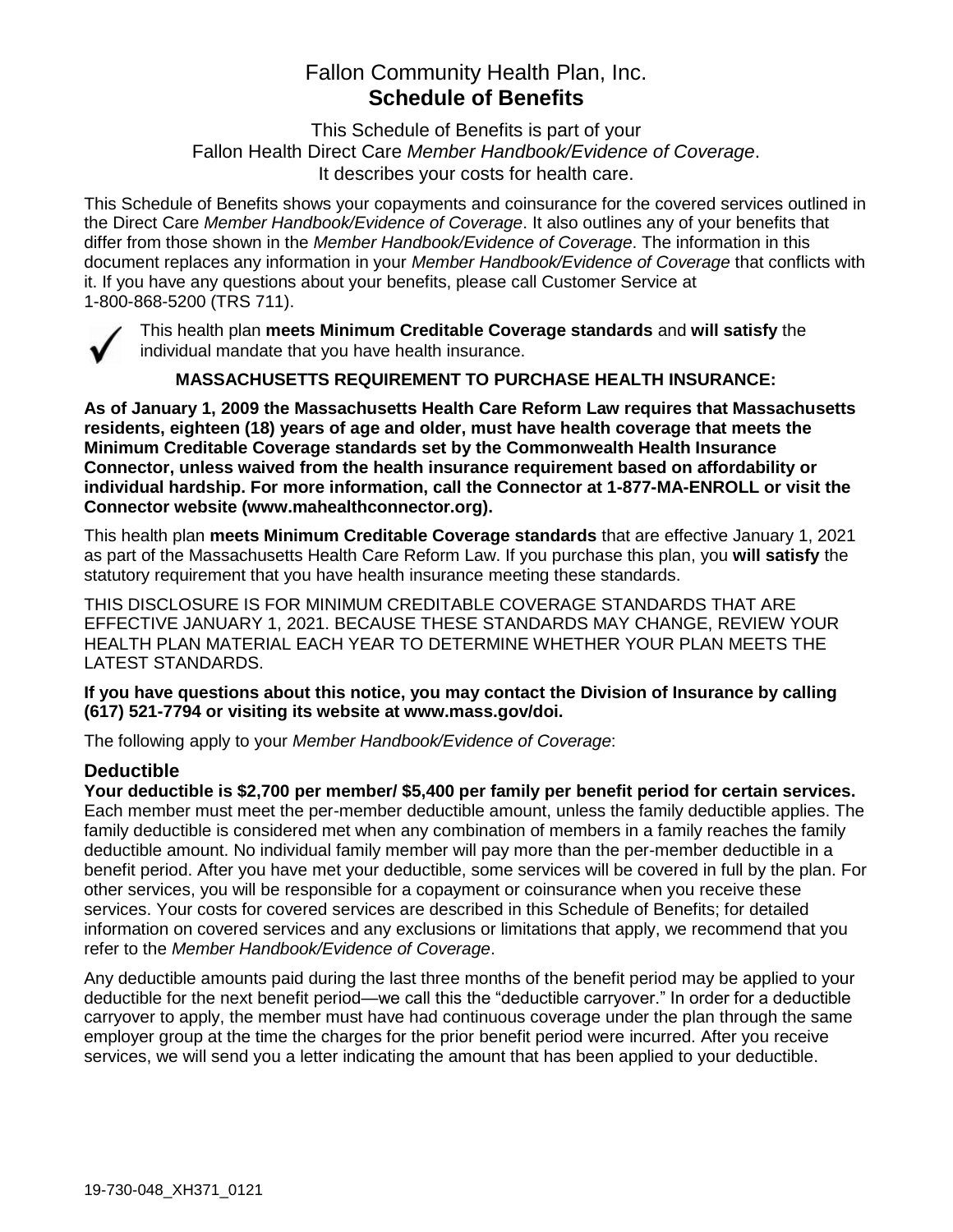# **Out-of-pocket maximum**

There is a limit to your out-of-pocket costs each benefit period. This is called your out-of-pocket maximum. The out-of-pocket maximum includes your deductible, coinsurance and copayments you pay. It does not include your plan premium. **Your out-of-pocket maximum is \$8,550 per member or \$17,100 per family**. Each member must meet the per-member out-of-pocket maximum, unless the family out-of-pocket maximum applies. The family out-of-pocket maximum is considered met when any combination of members in a family reaches the family out-of-pocket maximum. Please note that once any one member in a family accumulates **\$8,550** in out-of-pocket costs, that family member's out-ofpocket maximum is considered met, and that family member will have no additional out-of-pocket costs for the remainder of the benefit period.

## **Domestic partner coverage**

You may include a domestic partner and his/her dependents under your family coverage. A domestic partner is defined as a partner of the same or opposite sex whom you have registered with your employer for eligibility for benefits, and have included under your family coverage for health insurance.

## **It Fits! ™ benefit**

Your contract includes coverage for services provided under the It Fits! ™ program to a maximum of \$150.

## **SmartShopper program**

Your contract includes coverage for services provided under the SmartShopper program. Please go to the Fallon Health website at www.fallonhealth.org and visit the member portal for details.

#### **Covered services**

The following chart shows your costs for covered services. These costs apply to the services in the **Description of benefits** section of your *Member Handbook/Evidence of Coverage*. In summary, your responsibilities are as follows: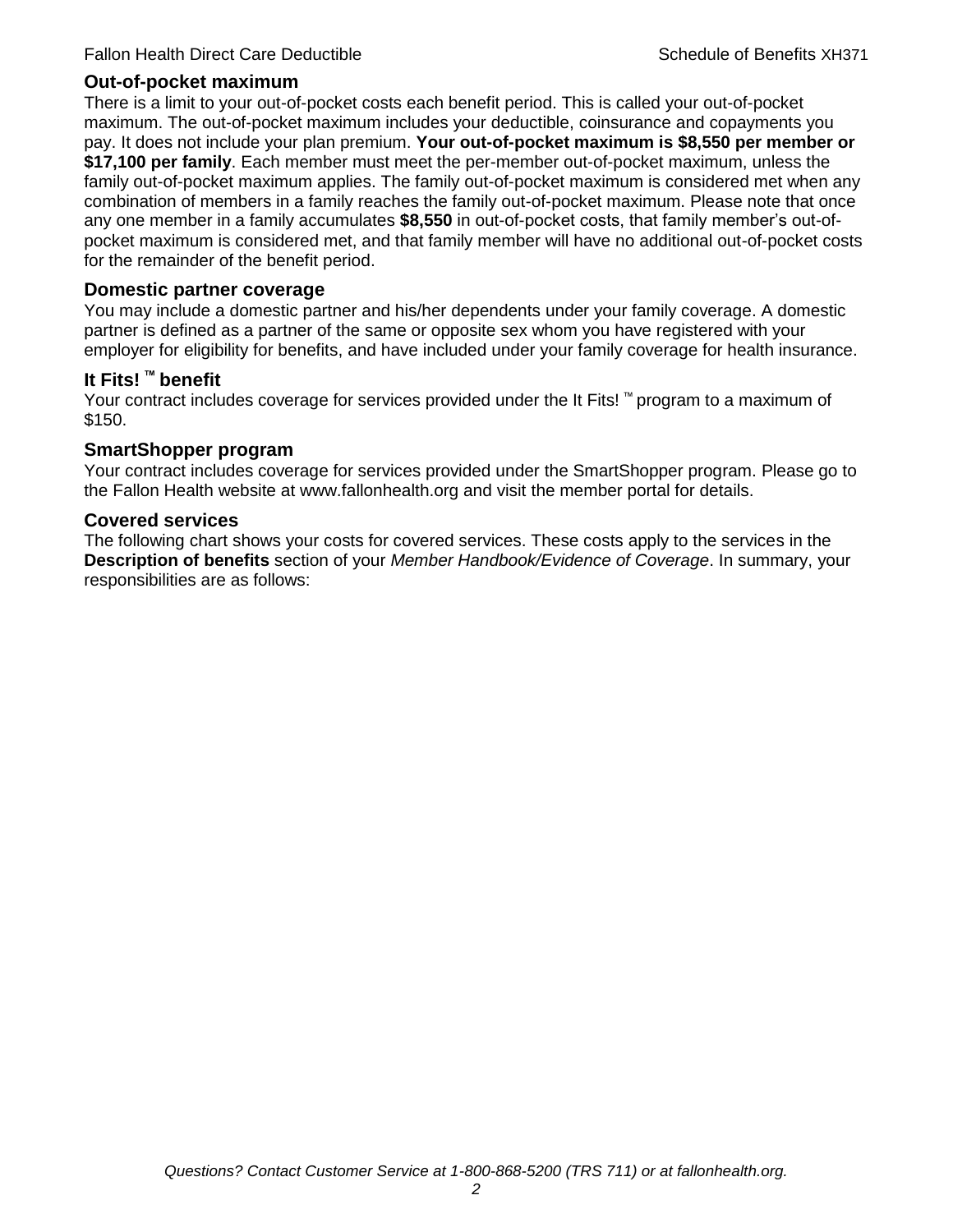Fallon Health Direct Care Deductible **Schedule of Benefits XH371** Schedule of Benefits XH371

|    | <b>Covered services</b>                                                                                                                                                                                                                                            | <b>Benefits</b>                                                |
|----|--------------------------------------------------------------------------------------------------------------------------------------------------------------------------------------------------------------------------------------------------------------------|----------------------------------------------------------------|
|    | <b>Ambulance services</b>                                                                                                                                                                                                                                          |                                                                |
|    | 1. Ambulance transportation for an emergency                                                                                                                                                                                                                       | Covered in full after you<br>meet your deductible              |
|    | 2. Ambulance transportation for non-emergency situations, when<br>medically necessary                                                                                                                                                                              | Covered in full after you<br>meet your deductible              |
|    | <b>Autism services</b>                                                                                                                                                                                                                                             |                                                                |
|    | Prior authorization required                                                                                                                                                                                                                                       |                                                                |
|    | 1. Habilitative and rehabilitative care                                                                                                                                                                                                                            | \$40 copayment per visit<br>after you meet your<br>deductible  |
|    | 2. Applied behavior analysis when supervised by a board certified<br>behavioral analyst                                                                                                                                                                            | Covered in full                                                |
| 3. | Therapeutic care, services including speech, physical and<br>occupational therapy                                                                                                                                                                                  | \$40 copayment per visit<br>after you meet your<br>deductible  |
|    | Durable medical equipment and prosthetic/orthotic devices                                                                                                                                                                                                          |                                                                |
|    | Referral and prior authorization required for most services                                                                                                                                                                                                        |                                                                |
| 1. | The purchase or rental of durable medical equipment and<br>prosthetic/orthotic devices (including the fitting, preparing, repairing<br>and modifying of the appliance)                                                                                             | 20% coinsurance after you<br>meet your deductible              |
|    | 2. Scalp hair prosthesis (wigs) for individuals who have suffered hair                                                                                                                                                                                             | 20% coinsurance after you                                      |
|    | loss as a result of the treatment of any form of cancer or leukemia.<br>Coverage is provided for one scalp hair prosthetic (wig) per<br>member per benefit period when the prosthesis is determined to be<br>medically necessary by a plan physician and the plan. | meet your deductible                                           |
|    | 3. Breast prosthesis that is medically necessary after a covered<br>reconstructive surgery following a mastectomy                                                                                                                                                  | 20% coinsurance after you<br>meet your deductible              |
|    | 4. Prosthetic limbs which replace, in whole or in part, an arm or leg                                                                                                                                                                                              | 20% coinsurance after you<br>meet your deductible              |
|    | 5. Insulin pump and insulin pump supplies                                                                                                                                                                                                                          | Covered in full                                                |
| 6. | <b>Breast pumps</b>                                                                                                                                                                                                                                                | Covered in full                                                |
| 7. | Up to \$2,000 per ear for hearing aid device only, every 36 months<br>(must be 21 years of age or younger)<br>Related services and supplies for hearing aids (not subject to<br>the \$2,000 limit)                                                                 | 20% coinsurance after you<br>meet your deductible              |
|    | 8. Medical and surgical supplies                                                                                                                                                                                                                                   | Covered in full after you<br>meet your deductible              |
|    | <b>Emergency and urgent care</b>                                                                                                                                                                                                                                   |                                                                |
|    | 1. Emergency room visits                                                                                                                                                                                                                                           | \$750 copayment per visit<br>after you meet your<br>deductible |
| 2. | Emergency room visits when you are admitted to an observation<br>room                                                                                                                                                                                              | Covered in full after you<br>meet your deductible              |
| 3. | Urgent care visits in a doctor's office or at an urgent care facility                                                                                                                                                                                              | \$90 copayment per visit<br>after you meet your<br>deductible  |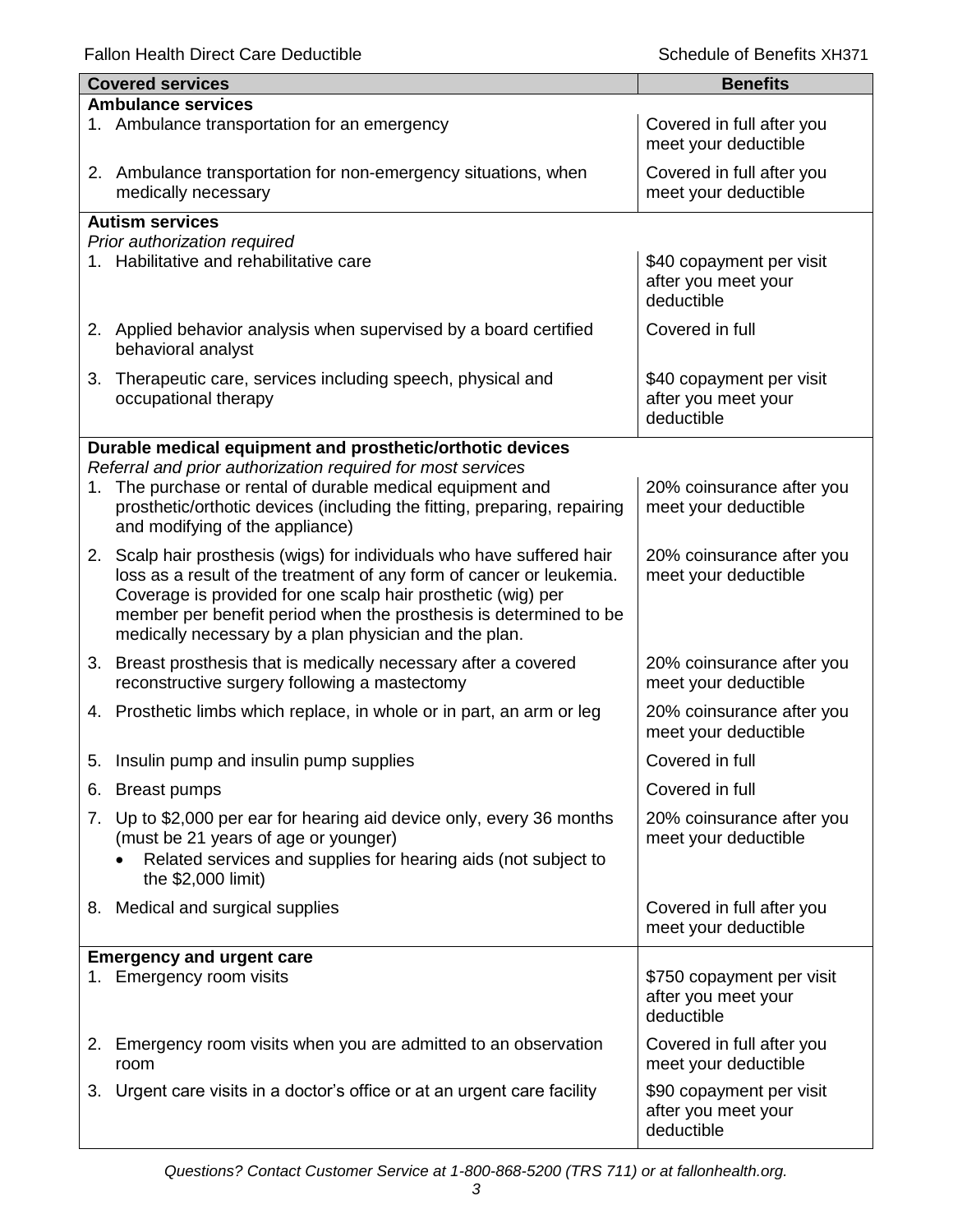|    | <b>Covered services</b>                                                                                                                                                                                                                                                                                          | <b>Benefits</b>                                                                                                                                                                                                                                     |
|----|------------------------------------------------------------------------------------------------------------------------------------------------------------------------------------------------------------------------------------------------------------------------------------------------------------------|-----------------------------------------------------------------------------------------------------------------------------------------------------------------------------------------------------------------------------------------------------|
|    | Emergency and urgent care, continued                                                                                                                                                                                                                                                                             |                                                                                                                                                                                                                                                     |
| 4. | Emergency prescription medication provided out of the Direct Care<br>service area as part of an approved emergency treatment                                                                                                                                                                                     | Tier 1: \$30 copayment<br>Tier 2: \$100 copayment<br>after you meet your<br>deductible<br>Tier 3: \$150 copayment<br>after you meet your<br>deductible<br>Tier 4: \$150 copayment<br>after you meet your<br>deductible<br>for up to a 14-day supply |
| 5. | Telemedicine visits with physicians through Teladoc. Visits are<br>performed by phone, video, or mobile app.                                                                                                                                                                                                     | \$40 copayment per visit<br>after you meet your<br>deductible                                                                                                                                                                                       |
|    | Enteral formulas and low protein foods<br>Referral and prior authorization required for enteral formulas                                                                                                                                                                                                         |                                                                                                                                                                                                                                                     |
| 1. | Enteral formulas, upon a physician's written order, for home use in<br>the treatment of malabsorption caused by Crohn's disease,<br>ulcerative colitis, gastroesophageal reflux, gastrointestinal motility,<br>chronic intestinal pseudo-obstruction, and inherited diseases of<br>amino acids and organic acids | Covered in full after you<br>meet your deductible                                                                                                                                                                                                   |
|    | 2. Food products that have been modified to be low in protein for<br>individuals with inherited diseases of amino acids and organic<br>acids. You may be required to purchase these products over the<br>counter and submit claims to the plan for reimbursement.                                                | Covered in full after you<br>meet your deductible                                                                                                                                                                                                   |
|    | Home health care services                                                                                                                                                                                                                                                                                        |                                                                                                                                                                                                                                                     |
|    | Prior authorization required<br>1. Part-time or intermittent skilled nursing care and physical therapy<br>provided in your home by a home health agency                                                                                                                                                          | Covered in full after you<br>meet your deductible                                                                                                                                                                                                   |
|    | 2. Additional services and supplies that are determined to be a<br>medically necessary component of skilled nursing care and<br>physical therapy                                                                                                                                                                 | Covered in full after you<br>meet your deductible                                                                                                                                                                                                   |
|    | 3. Home dialysis services and non-durable medical supplies                                                                                                                                                                                                                                                       | Covered in full after you<br>meet your deductible                                                                                                                                                                                                   |
|    | <b>Hospice care services</b>                                                                                                                                                                                                                                                                                     |                                                                                                                                                                                                                                                     |
|    | Referral and prior authorization required                                                                                                                                                                                                                                                                        | Covered in full after you<br>meet your deductible                                                                                                                                                                                                   |
|    | <b>Hospital inpatient services</b><br>Referral and prior authorization required                                                                                                                                                                                                                                  |                                                                                                                                                                                                                                                     |
| 1. | Inpatient hospital services including room and board in a<br>semiprivate room and the services and supplies that would<br>ordinarily be furnished to you while you are an inpatient                                                                                                                              | \$1,200 copayment per<br>admission after you meet<br>your deductible                                                                                                                                                                                |
|    |                                                                                                                                                                                                                                                                                                                  |                                                                                                                                                                                                                                                     |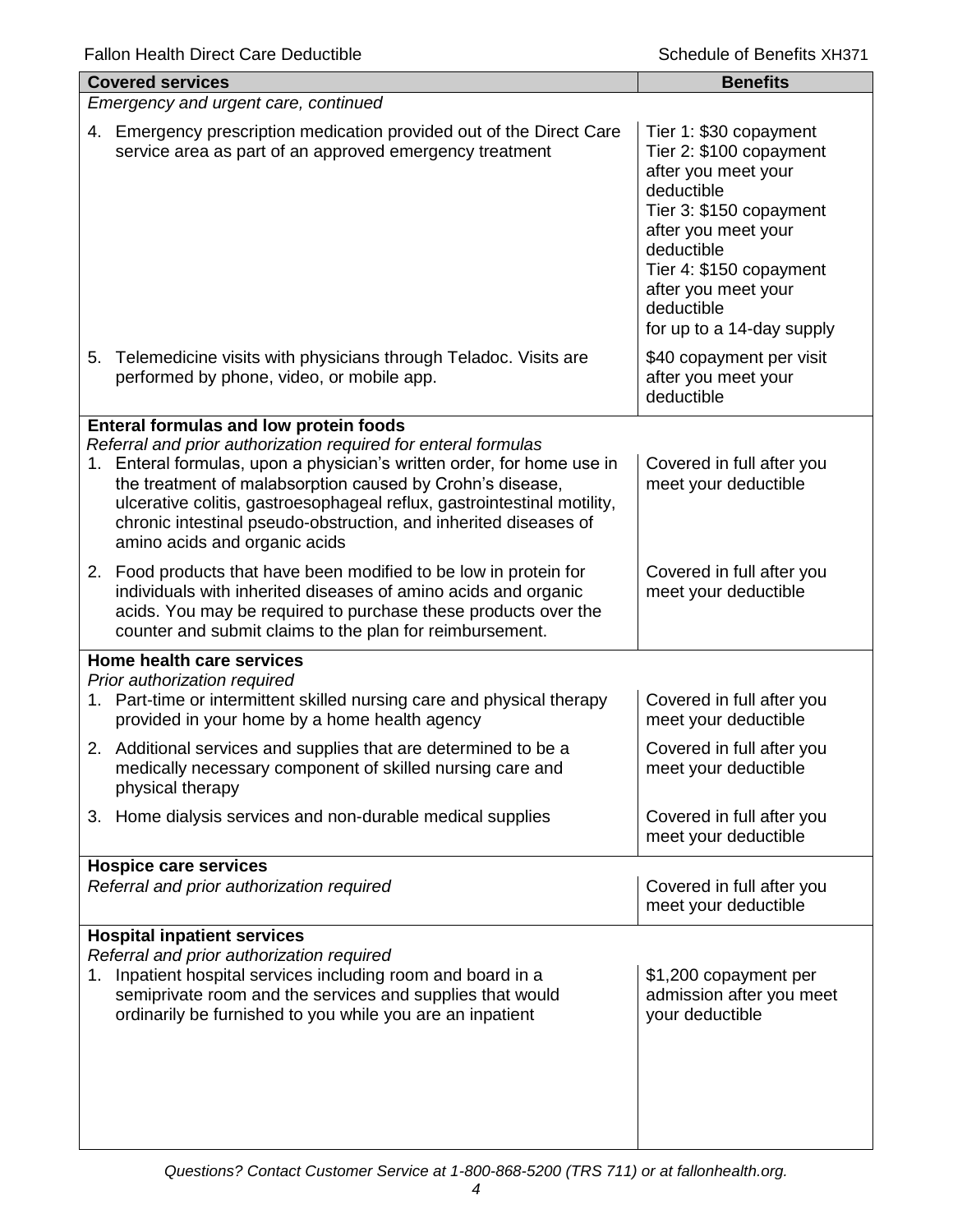| anon noann <i>D</i> irool O                                                                                                                                                                                                                      | ouuro or portonto                                                                                       |  |  |
|--------------------------------------------------------------------------------------------------------------------------------------------------------------------------------------------------------------------------------------------------|---------------------------------------------------------------------------------------------------------|--|--|
| <b>Covered services</b>                                                                                                                                                                                                                          | <b>Benefits</b>                                                                                         |  |  |
| Infertility/assisted reproductive technology (art) services*<br>Referral and prior authorization required (unless provided by a Reliant Medical Group specialist and<br>you have a Reliant Medical Group PCP)                                    |                                                                                                         |  |  |
| 1. Office visits for the consultation, evaluation and diagnosis of fertility                                                                                                                                                                     | \$40 copayment per visit with<br>a PCP and certain other<br>providers after you meet<br>your deductible |  |  |
|                                                                                                                                                                                                                                                  | \$90 copayment per visit with<br>a specialist after you meet<br>your deductible                         |  |  |
| Diagnostic laboratory services<br>2.                                                                                                                                                                                                             | \$75 copayment after you<br>meet your deductible                                                        |  |  |
| Diagnostic X-ray services<br>3.                                                                                                                                                                                                                  | \$100 copayment after you<br>meet your deductible                                                       |  |  |
| 4. Artificial insemination, such as intrauterine insemination (IUI)                                                                                                                                                                              | Covered in full after you<br>meet your deductible                                                       |  |  |
| 5. Assisted reproductive technologies* except for those services listed<br>below                                                                                                                                                                 | Covered in full after you<br>meet your deductible                                                       |  |  |
| 6. Assisted reproductive technologies for:<br>In vitro fertilization (IVF-ET)<br>Gamete intrafallopian transfer (GIFT)<br>$\bullet$<br>Zygote intrafallopian transfer (ZIFT)                                                                     | \$250 copayment per<br>procedure after you meet<br>your deductible                                      |  |  |
| Sperm, egg, and/or inseminated egg procurement, assisted<br>7.<br>hatching, cryopreservation, processing and banking for plan<br>members in active infertility treatment to the extent that such costs<br>are not covered by the donor's insurer | Covered in full after you<br>meet your deductible                                                       |  |  |
| * See the Description of benefits section of your Member Handbook/<br>Evidence of Coverage for a list of covered infertility/ART services.                                                                                                       |                                                                                                         |  |  |
|                                                                                                                                                                                                                                                  |                                                                                                         |  |  |
|                                                                                                                                                                                                                                                  |                                                                                                         |  |  |
|                                                                                                                                                                                                                                                  |                                                                                                         |  |  |
|                                                                                                                                                                                                                                                  |                                                                                                         |  |  |
|                                                                                                                                                                                                                                                  |                                                                                                         |  |  |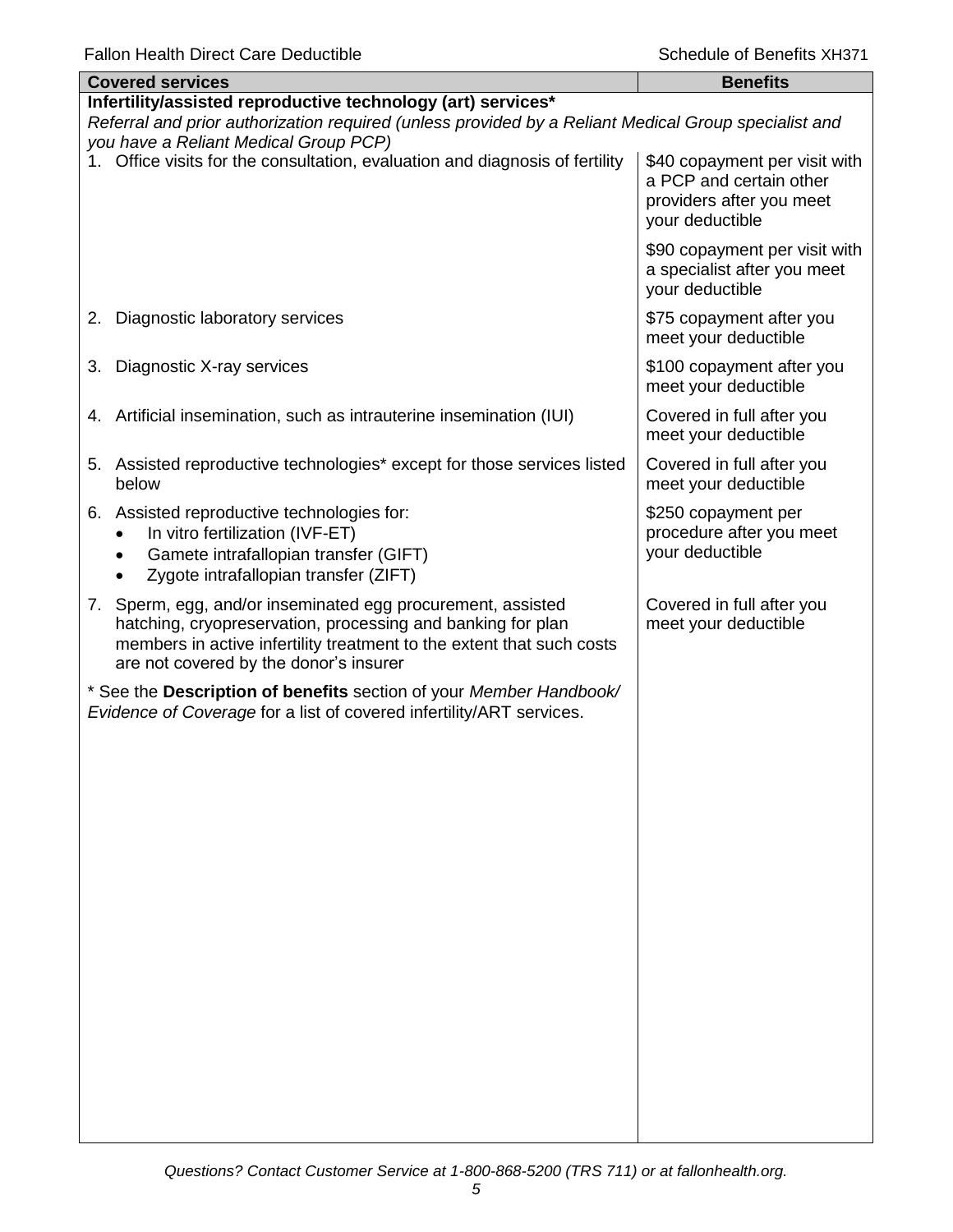| <b>Covered services</b>                                                                                                                                                                                                                                                                                                                                                                                                                                                                                                                                                                                                                                                                                                                                                                                                                                                                                                                                                                                                                                                                                                                           | <b>Benefits</b>                                                                                                            |
|---------------------------------------------------------------------------------------------------------------------------------------------------------------------------------------------------------------------------------------------------------------------------------------------------------------------------------------------------------------------------------------------------------------------------------------------------------------------------------------------------------------------------------------------------------------------------------------------------------------------------------------------------------------------------------------------------------------------------------------------------------------------------------------------------------------------------------------------------------------------------------------------------------------------------------------------------------------------------------------------------------------------------------------------------------------------------------------------------------------------------------------------------|----------------------------------------------------------------------------------------------------------------------------|
| <b>Maternity services</b><br>Obstetrical services including prenatal, childbirth, postnatal and<br>1.<br>postpartum care                                                                                                                                                                                                                                                                                                                                                                                                                                                                                                                                                                                                                                                                                                                                                                                                                                                                                                                                                                                                                          | Prenatal: \$40 copayment<br>(first visit only)<br>Postnatal: \$40 copayment<br>per visit after you meet your<br>deductible |
| Inpatient maternity and newborn child care for a minimum of 48<br>2.<br>hours of care following a vaginal delivery, or 96 hours of care<br>following a Caesarean section delivery, including charges for the<br>following services when provided during an inpatient maternity<br>admission: childbirth, nursery charges, circumcision, routine<br>examination, hearing screening and medically necessary<br>treatments of congenital defects, birth abnormalities or premature<br>birth. The covered length of stay may be reduced if the mother and<br>the attending physician agree upon an earlier discharge. If you or<br>your newborn are discharged earlier, you are covered for home<br>visits, parent education, assistance and training in breast or bottle<br>feeding and the performance of any necessary and appropriate<br>clinical tests; provided, however that the first home visit shall be<br>conducted by a registered nurse, physician or certified nurse<br>midwife; and provided further, that any subsequent home visit<br>determined to be clinically necessary shall be provided by a<br>licensed health care provider. | \$1,200 copayment per<br>admission after you meet<br>your deductible                                                       |
| (Fallon Health members are eligible for childbirth classes (refresher class<br>or siblings class))                                                                                                                                                                                                                                                                                                                                                                                                                                                                                                                                                                                                                                                                                                                                                                                                                                                                                                                                                                                                                                                | Covered in full through<br>member reimbursement                                                                            |
|                                                                                                                                                                                                                                                                                                                                                                                                                                                                                                                                                                                                                                                                                                                                                                                                                                                                                                                                                                                                                                                                                                                                                   |                                                                                                                            |
|                                                                                                                                                                                                                                                                                                                                                                                                                                                                                                                                                                                                                                                                                                                                                                                                                                                                                                                                                                                                                                                                                                                                                   |                                                                                                                            |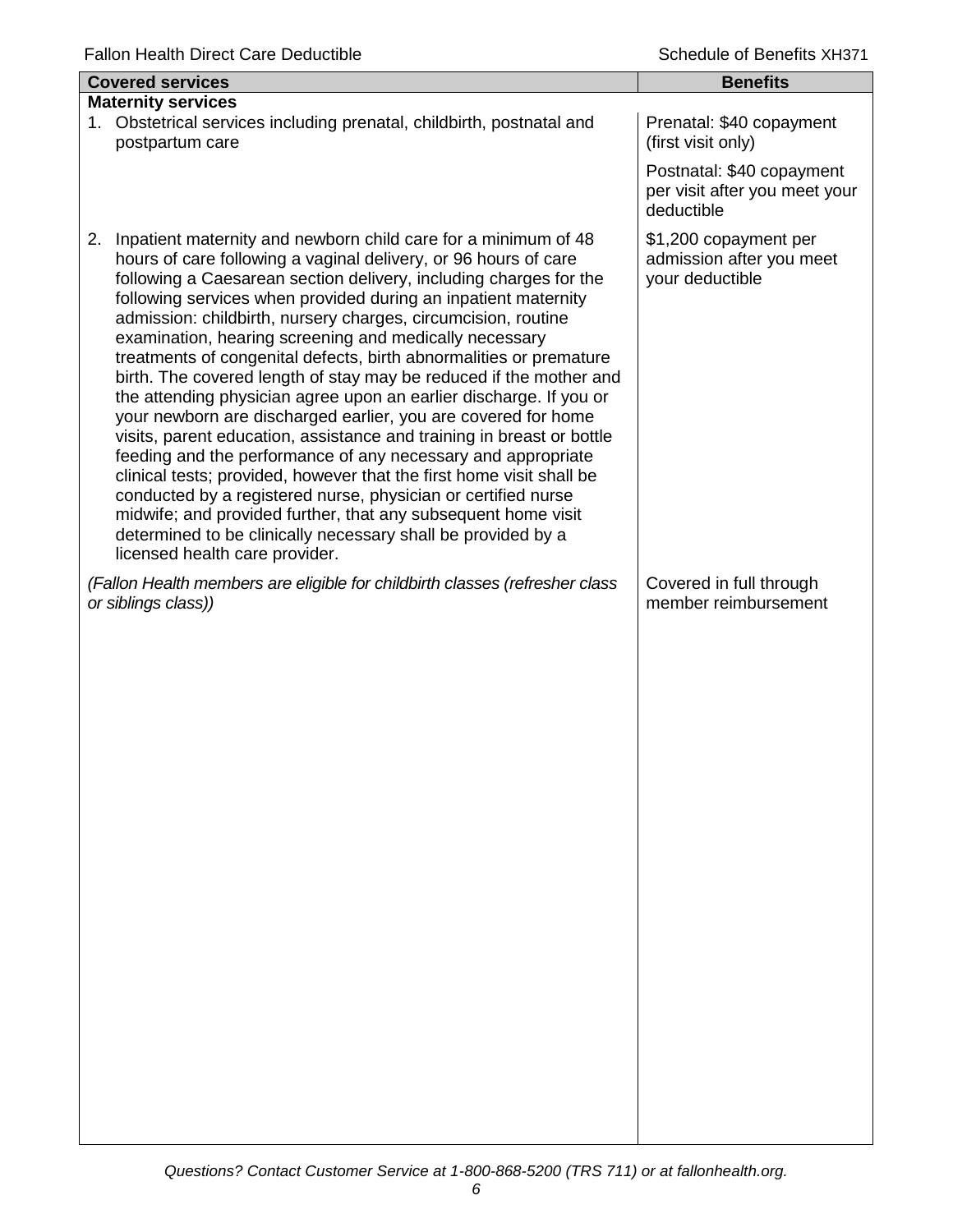| <b>Covered services</b>                  |                                                                                                                                                                                                                                                                                                                                                            | <b>Benefits</b>                                               |  |
|------------------------------------------|------------------------------------------------------------------------------------------------------------------------------------------------------------------------------------------------------------------------------------------------------------------------------------------------------------------------------------------------------------|---------------------------------------------------------------|--|
| Mental health and substance use services |                                                                                                                                                                                                                                                                                                                                                            |                                                               |  |
|                                          | Inpatient services<br>Prior authorization required                                                                                                                                                                                                                                                                                                         |                                                               |  |
|                                          | 1. Inpatient hospital care for as many days as your condition requires,<br>including room and board and the services and supplies that would<br>ordinarily be furnished to you while you are an inpatient. These<br>include, but are not limited to, individual, family and group therapy,<br>pharmacological therapy, and diagnostic laboratory services. | Covered in full                                               |  |
|                                          | Note: Prior authorization will not be required for behavioral health<br>inpatient admission immediately following an emergency room visit.                                                                                                                                                                                                                 |                                                               |  |
|                                          | Intermediate services                                                                                                                                                                                                                                                                                                                                      |                                                               |  |
|                                          | Prior authorization required<br>Intermediate services include but are not limited to:<br>1. Acute and other residential treatment-Mental health services<br>provided in a 24-hour setting therapeutic environments                                                                                                                                         | Covered in full                                               |  |
|                                          | 2. Clinically managed detoxification services-24 hour, 7 days a week,<br>clinically managed de-tox services in a licensed non-hospital setting<br>that include 24 hour per day supervision                                                                                                                                                                 | Covered in full                                               |  |
|                                          | 3. Partial Hospitalization: Short-term day/evening mental health<br>programming available 5 to 7 days per week                                                                                                                                                                                                                                             | \$40 copayment per visit<br>after you meet your<br>deductible |  |
|                                          | 4. Intensive outpatient programs: Multimodal, inter-disciplinary,<br>structured behavioral health treatment provided 2-3 hours per day,<br>multiple days per week                                                                                                                                                                                          | \$40 copayment per visit<br>after you meet your<br>deductible |  |
|                                          | 5. Day treatment: Program encompasses some portion of the day or<br>week rather than a weekly visit                                                                                                                                                                                                                                                        | \$40 copayment per visit<br>after you meet your<br>deductible |  |
|                                          | 6. Crisis Stabilization: Short-term psychiatric treatment in a structured,<br>community based therapeutic environments                                                                                                                                                                                                                                     | \$40 copayment per visit<br>after you meet your<br>deductible |  |
|                                          | 7. In-home therapy services                                                                                                                                                                                                                                                                                                                                | \$40 copayment per visit<br>after you meet your<br>deductible |  |
| 1.                                       | Intermediate services for children and adolescents under the age of 19<br>Community-based acute treatment                                                                                                                                                                                                                                                  | Covered in full                                               |  |
|                                          | 2. Intensive community-based treatment                                                                                                                                                                                                                                                                                                                     | Covered in full                                               |  |
|                                          | 3. Intensive Care Coordination                                                                                                                                                                                                                                                                                                                             | Covered in full                                               |  |
|                                          | 4. Family Stabilization Team (also referred to as In-Home Therapy)                                                                                                                                                                                                                                                                                         | Covered in full                                               |  |
|                                          | 5. In-home Behavioral Services                                                                                                                                                                                                                                                                                                                             | Covered in full                                               |  |
| 6.                                       | Mobile Crisis Intervention (service available up to seven days).<br>Prior authorization not required.                                                                                                                                                                                                                                                      | Covered in full                                               |  |
|                                          | 7. Family support and training                                                                                                                                                                                                                                                                                                                             | Covered in full                                               |  |
|                                          | 8. Therapeutic mentoring services                                                                                                                                                                                                                                                                                                                          | Covered in full                                               |  |
|                                          |                                                                                                                                                                                                                                                                                                                                                            |                                                               |  |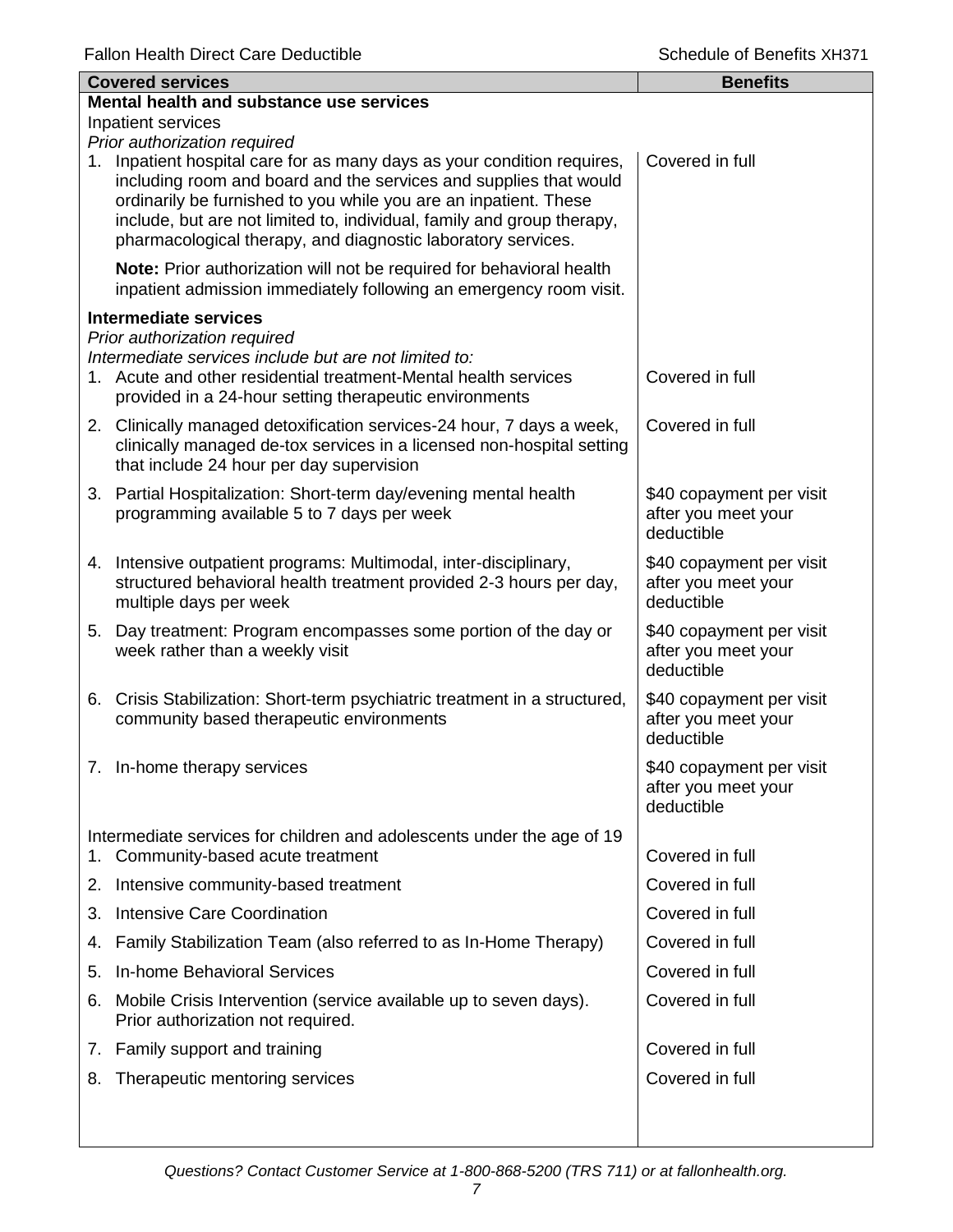| <b>Covered services</b>                                                                                                                                                                                                                                                                                                                                                                    | <b>Benefits</b>                                                                                         |
|--------------------------------------------------------------------------------------------------------------------------------------------------------------------------------------------------------------------------------------------------------------------------------------------------------------------------------------------------------------------------------------------|---------------------------------------------------------------------------------------------------------|
| Mental health and substance use services, continued                                                                                                                                                                                                                                                                                                                                        |                                                                                                         |
| <b>Outpatient services</b><br>1. Outpatient office visits, including individual, group or family therapy.                                                                                                                                                                                                                                                                                  | \$40 copayment per visit<br>after you meet your<br>deductible                                           |
| 2. Psychopharmacological services, such as visits with a physician to<br>review, monitor and adjust the levels of prescription medication to<br>treat a mental condition. Prior authorization required.                                                                                                                                                                                    | \$40 copayment per visit<br>after you meet your<br>deductible                                           |
| 3. Neuropsychological assessment services when medically<br>necessary. Prior authorization required.                                                                                                                                                                                                                                                                                       | \$40 copayment per visit<br>after you meet your<br>deductible                                           |
| Note: Effective for plan years beginning on or after October 1, 2015,<br>Massachusetts state law (Chapter 258 of the Acts of 2014) restricts the<br>circumstances in which insurers may require prior authorization for<br>substance use services. We will not require prior authorization for<br>substance use services in any circumstances where this is not allowed<br>by Chapter 258. |                                                                                                         |
| <b>Office visits and outpatient services</b><br>Office visits, to diagnose or treat an illness or an injury<br>1.                                                                                                                                                                                                                                                                          | \$40 copayment per visit with                                                                           |
| Telehealth visits done via a secure, real time Telemedicine<br>$\bullet$<br>platform which is inclusive of both an audio and visual<br>component.                                                                                                                                                                                                                                          | a PCP and certain other<br>providers after you meet<br>your deductible                                  |
|                                                                                                                                                                                                                                                                                                                                                                                            | \$90 copayment per visit with<br>a specialist after you meet<br>your deductible                         |
| 2. A second opinion, upon your request, with another plan provider                                                                                                                                                                                                                                                                                                                         | \$40 copayment per visit with<br>a PCP and certain other<br>providers after you meet<br>your deductible |
|                                                                                                                                                                                                                                                                                                                                                                                            | \$90 copayment per visit with<br>a specialist after you meet<br>your deductible                         |
| 3. Certain drugs covered under medical benefits, and that are<br>ordered, supplied and administered by a plan provider                                                                                                                                                                                                                                                                     | Covered in full after you<br>meet your deductible                                                       |
| 4. Allergy injections                                                                                                                                                                                                                                                                                                                                                                      | Covered in full                                                                                         |
| 5. Radiation therapy and Chemotherapy                                                                                                                                                                                                                                                                                                                                                      | Covered in full after you<br>meet your deductible                                                       |
| <b>Respiratory therapy</b><br>6.                                                                                                                                                                                                                                                                                                                                                           | Covered in full after you<br>meet your deductible                                                       |
| 7. Hormone replacement services in the doctor's office for<br>perimenopausal or postmenopausal women                                                                                                                                                                                                                                                                                       | \$40 copayment per visit<br>after you meet your<br>deductible                                           |
| Diagnostic lab services ordered by a plan provider, in relation to a<br>8.<br>covered office visit                                                                                                                                                                                                                                                                                         | \$75 copayment after you<br>meet your deductible                                                        |
| 9. Diagnostic X-ray services ordered by a plan provider, in relation to<br>a covered office visit                                                                                                                                                                                                                                                                                          | \$100 copayment after you<br>meet your deductible                                                       |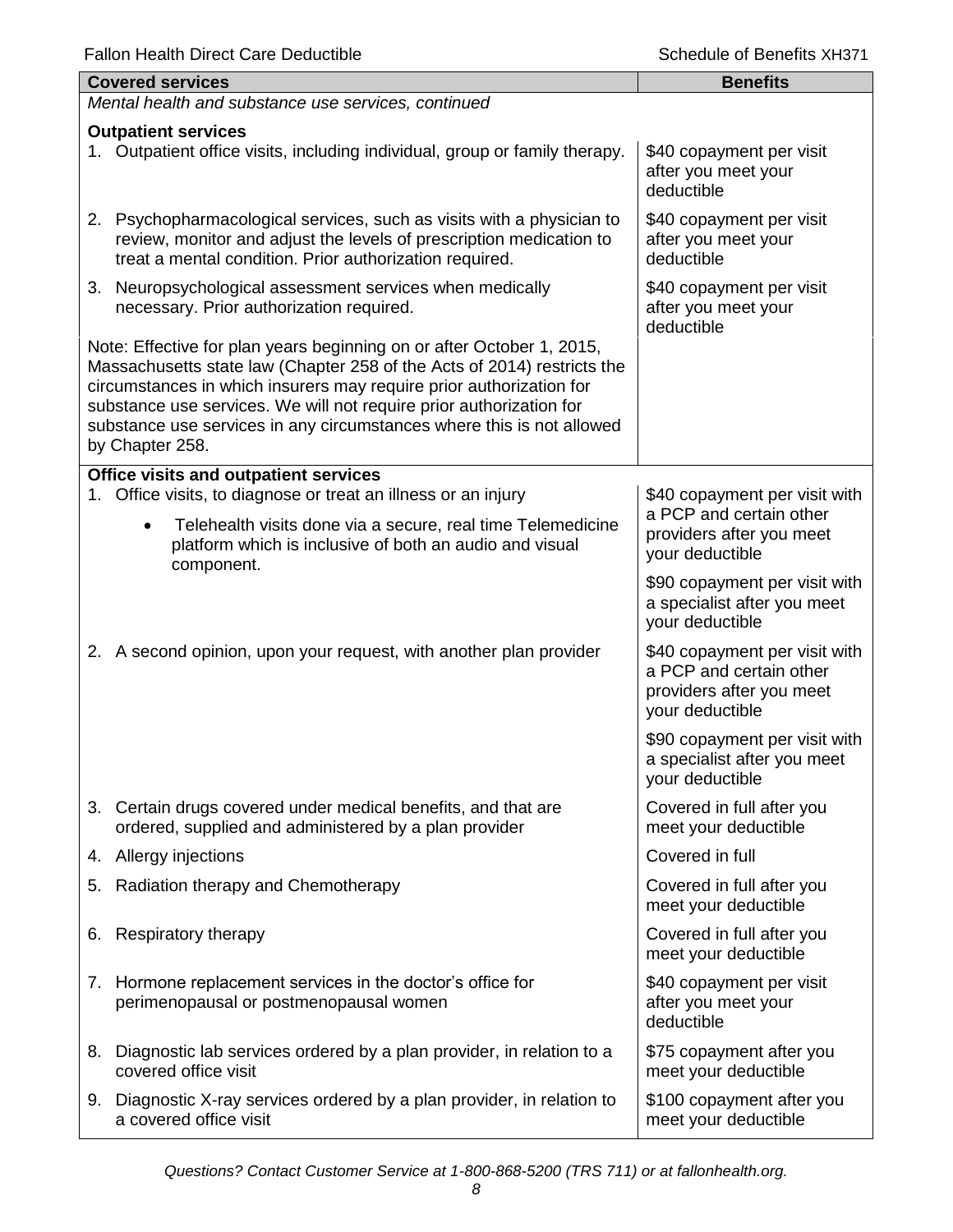| <b>Covered services</b>                                                                                                                                                                                                                                                | <b>Benefits</b>                                                                                                                                           |  |  |
|------------------------------------------------------------------------------------------------------------------------------------------------------------------------------------------------------------------------------------------------------------------------|-----------------------------------------------------------------------------------------------------------------------------------------------------------|--|--|
| Office visits and outpatient services, continued                                                                                                                                                                                                                       |                                                                                                                                                           |  |  |
| 10. Other diagnostic services including but not limited to, EKG,<br>endoscopy, colonoscopy and ultrasound                                                                                                                                                              | Covered in full after you<br>meet your deductible                                                                                                         |  |  |
| 11. High-tech imaging services, including but not limited to, MRI/MRA,<br>CT/CTA, PET scans and nuclear cardiology imaging. Limited to one<br>copayment per day when performed at the same facility for the<br>same diagnosis. (Prior authorization required.)         | \$1,000 copayment per MRI,<br>CT, PET scan or nuclear<br>cardiology image after you<br>meet your deductible                                               |  |  |
| 12. Chiropractic services for acute musculoskeletal conditions. The<br>condition must be new or an acute exacerbation of a previous<br>condition. Chiropractic services will be covered as medically<br>necessary.                                                     | \$40 copayment per visit<br>after you meet your<br>deductible                                                                                             |  |  |
| Outpatient lab tests and x-rays                                                                                                                                                                                                                                        | See Diagnostic lab, x-ray<br>and high-tech imaging<br>services                                                                                            |  |  |
| 13. Outpatient renal dialysis at a plan-designated center or continuous<br>ambulatory peritoneal dialysis                                                                                                                                                              | Covered in full after you<br>meet your deductible                                                                                                         |  |  |
| 14. Diabetes outpatient self-management training and education,<br>including medical nutrition therapy, provided by a certified diabetes<br>health care provider                                                                                                       | \$40 copayment per visit<br>after you meet your<br>deductible                                                                                             |  |  |
| 15. Laboratory tests necessary for the diagnosis or treatment of<br>diabetes, including glycosylated hemoglobin, or HbAlc, tests, and<br>urinary/protein/microalbumin and lipid profiles                                                                               | \$75 copayment after you<br>meet your deductible                                                                                                          |  |  |
| 16. Medical social services provided to assist you in adjustment to your<br>or your family member's illness. This includes assessment,<br>counseling, consultation and assistance in accessing community<br>resources.                                                 | \$40 copayment per visit<br>after you meet your<br>deductible                                                                                             |  |  |
| 17. Outpatient surgery, anesthesia and the medically necessary<br>preoperative and postoperative care related to the surgery                                                                                                                                           | \$500 copayment per surgery<br>after you meet your<br>deductible when provided in<br>a hospital outpatient, day<br>surgery or ambulatory care<br>facility |  |  |
| 18. Visit to a contracted limited service clinic. Services are provided for<br>a variety of common illnesses, including, but not limited to:<br>strep throat<br>ear, eyes, sinus, bladder and bronchial infections<br>minor skin conditions (e.g. sunburn, cold sores) | \$40 copayment per visit<br>after you meet your<br>deductible                                                                                             |  |  |
| 19. Podiatry care                                                                                                                                                                                                                                                      |                                                                                                                                                           |  |  |
| Outpatient lab tests and x-rays                                                                                                                                                                                                                                        | See Diagnostic lab, x-ray<br>and imaging services                                                                                                         |  |  |
| Outpatient surgical services                                                                                                                                                                                                                                           | See Outpatient surgery                                                                                                                                    |  |  |
| Outpatient medical care                                                                                                                                                                                                                                                | See Office visits                                                                                                                                         |  |  |
|                                                                                                                                                                                                                                                                        |                                                                                                                                                           |  |  |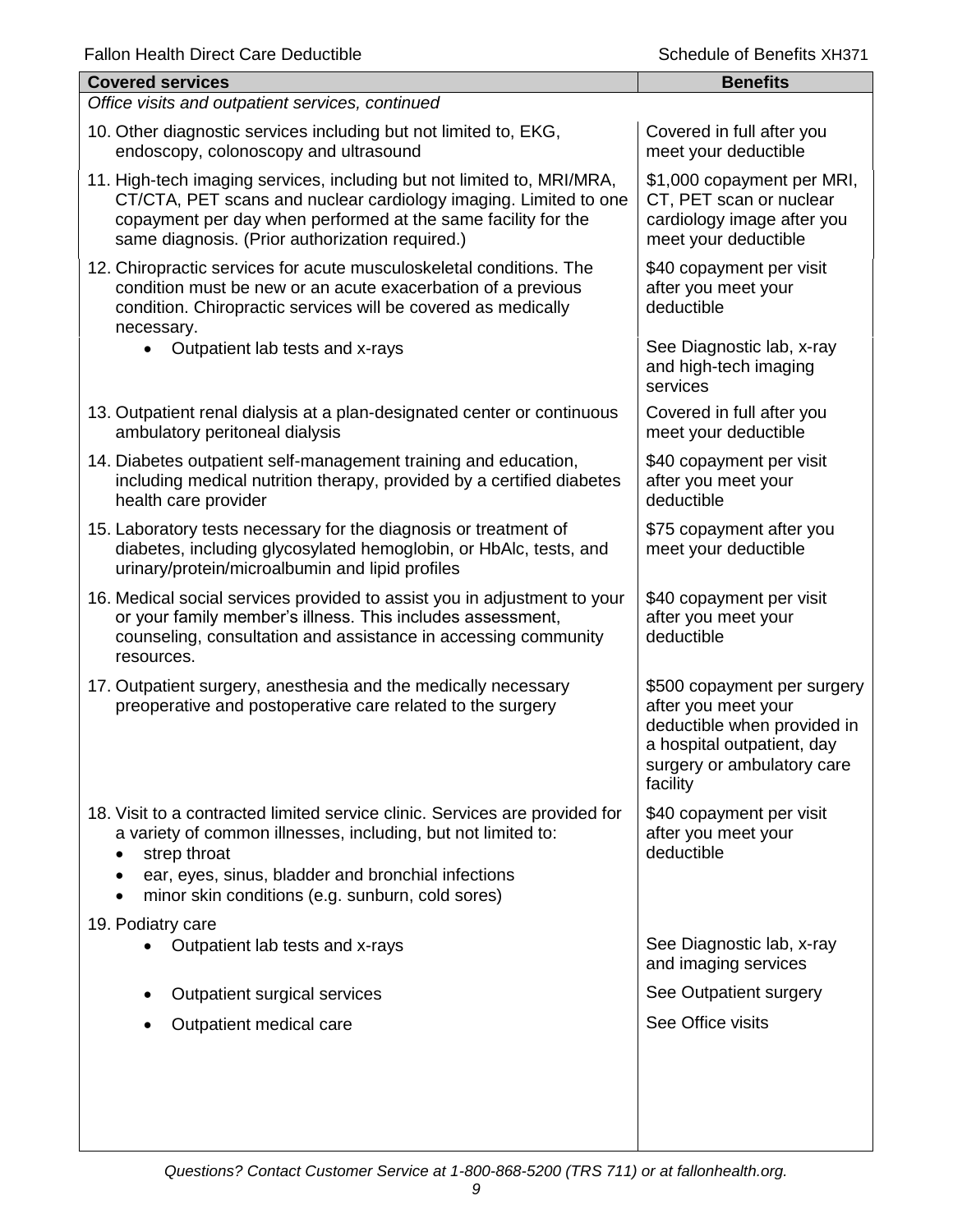| <b>Covered services</b>                                                                                                                                                                                                                                                                        | <b>Benefits</b>                                                                                       |  |  |
|------------------------------------------------------------------------------------------------------------------------------------------------------------------------------------------------------------------------------------------------------------------------------------------------|-------------------------------------------------------------------------------------------------------|--|--|
| Oral surgery and related services                                                                                                                                                                                                                                                              |                                                                                                       |  |  |
| Referral and prior authorization required (except for extraction of impacted teeth or lingual frenectomy)<br>1. Removal or exposure of impacted teeth, including both hard and<br>soft tissue impactions, or an evaluation for this procedure                                                  | \$90 copayment per visit<br>after you meet your<br>deductible                                         |  |  |
| 2. Surgical treatments of cysts, affecting the teeth or gums, that must<br>be rendered by a plan oral surgeon                                                                                                                                                                                  | \$90 copayment per visit<br>after you meet your<br>deductible                                         |  |  |
| 3. Treatment of fractures of the jaw bone (mandible) or any facial<br>bone                                                                                                                                                                                                                     | \$90 copayment per visit<br>after you meet your<br>deductible                                         |  |  |
| 4. Evaluation and surgery for the treatment of temporomandibular joint<br>disorder when a medical condition is diagnosed, or for surgery<br>related to the jaw or any structure connected to the jaw                                                                                           | \$90 copayment per visit<br>after you meet your<br>deductible                                         |  |  |
| 5. Extraction of teeth in preparation for radiation treatment of the head<br>or neck                                                                                                                                                                                                           | \$90 copayment per visit<br>after you meet your<br>deductible                                         |  |  |
| Surgical treatment related to cancer<br>6.                                                                                                                                                                                                                                                     | \$90 copayment per visit<br>after you meet your<br>deductible                                         |  |  |
| Emergency medical care, such as, to relieve pain and stop bleeding<br>7.<br>as a result of accidental injury to sound natural teeth or tissues,<br>when provided as soon as medically possible after the injury. This<br>does not include restorative or other dental services. No referral or | \$40 copayment per visit to a<br>physician's or dentist's office<br>after you meet your<br>deductible |  |  |
| authorization is required. Go to the closest provider.                                                                                                                                                                                                                                         | \$750 copayment per visit to<br>an emergency room after<br>you meet your deductible                   |  |  |
|                                                                                                                                                                                                                                                                                                | Note: These benefits are fer arel ourgens consiges in an office setting. Oral ourgens consiges in a   |  |  |

Note: These benefits are for oral surgery services in an office setting. Oral surgery services in a hospital outpatient, day surgery or ambulatory care facility, or as an inpatient are covered in full after you meet your deductible.

See **Office visits and outpatient services** for diagnostic lab and X-ray services.

| <b>Organ transplants</b><br>Referral and prior authorization required |                                                                                                                                                                                                                        |                                                                                                         |  |
|-----------------------------------------------------------------------|------------------------------------------------------------------------------------------------------------------------------------------------------------------------------------------------------------------------|---------------------------------------------------------------------------------------------------------|--|
|                                                                       | 1. Office visits related to the transplant                                                                                                                                                                             | \$40 copayment per visit with<br>a PCP and certain other<br>providers after you meet<br>your deductible |  |
|                                                                       |                                                                                                                                                                                                                        | \$90 copayment per visit with<br>a specialist after you meet<br>your deductible                         |  |
|                                                                       | 2. Inpatient hospital services, including room and board in a<br>semiprivate room and the services and supplies that would<br>ordinarily be furnished to you while you are an inpatient                                | \$1,200 copayment per<br>admission after you meet<br>your deductible                                    |  |
|                                                                       | 3. Human leukocyte antigen (HLA) or histocompatability locus antigen<br>testing for A, B or DR antigens, or any combination thereof,<br>necessary to establish bone marrow transplant donor suitability of a<br>member | \$75 copayment after you<br>meet your deductible                                                        |  |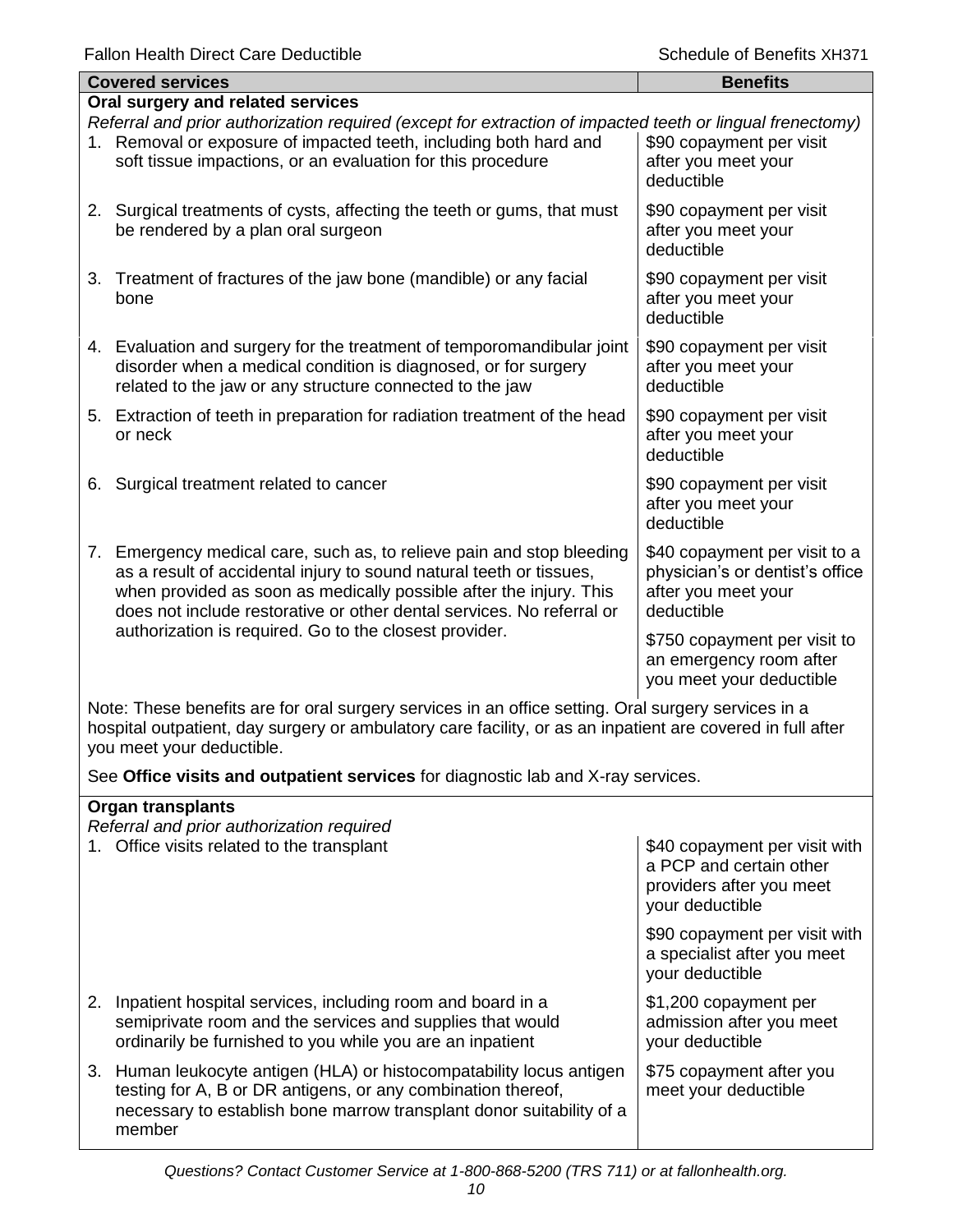| <b>Covered services</b>                                                                                                                       | <b>Benefits</b>                                   |
|-----------------------------------------------------------------------------------------------------------------------------------------------|---------------------------------------------------|
| Pediatric dental services*                                                                                                                    | See Addendum: Pediatric                           |
| (for members under the age of 19)                                                                                                             | <b>Dental Services</b>                            |
| Pediatric vision services*                                                                                                                    | See Addendum: Pediatric                           |
| (for members under the age of 19)                                                                                                             | <b>Vision Services</b>                            |
| <b>Prescription drugs</b>                                                                                                                     |                                                   |
| Covered prescription items:                                                                                                                   | Network pharmacy:                                 |
| <b>Prescription medication</b>                                                                                                                | Tier 1: \$30 copayment<br>Tier 2: \$100 copayment |
| Prescription contraceptive drugs and devices*<br>$\bullet$                                                                                    | after you meet your                               |
| Hormone replacement therapy for peri- and post-menopausal<br>$\bullet$<br>women                                                               | deductible                                        |
| Injectable agents (self-administered**)<br>$\bullet$                                                                                          | Tier 3: \$150 copayment                           |
| Insulin<br>$\bullet$                                                                                                                          | after you meet your                               |
| Syringes (including insulin syringes) or needles when medically                                                                               | deductible                                        |
| necessary                                                                                                                                     | Tier 4: \$150 copayment                           |
| Supplies for the treatment of diabetes, as required by state law,                                                                             | after you meet your                               |
| including:                                                                                                                                    | deductible                                        |
| blood glucose monitoring strips                                                                                                               | for up to a 30-day supply                         |
| urine glucose strips<br>$\qquad \qquad -$                                                                                                     | Mail-order pharmacy:                              |
| lancets<br>$\overline{\phantom{0}}$                                                                                                           | Tier 1: \$60 copayment                            |
| ketone strips                                                                                                                                 | Tier 2: \$200 copayment<br>after you meet your    |
| Special medical formulas to treat certain metabolic disorders as<br>required by state law (prior authorization required).                     | deductible                                        |
|                                                                                                                                               | Tier 3: \$450 copayment                           |
| *Generic prescription contraceptive drugs and devices are covered in<br>full. Brand name prescription contraceptive drugs and devices with no | after you meet your                               |
| generic equivalent are covered in full (prior authorization required).                                                                        | deductible                                        |
|                                                                                                                                               | Tier 4: \$450 copayment<br>after you meet your    |
| ** Injectables administered in the doctor's office or under other<br>professional supervision are covered as a medical benefit.               | deductible                                        |
|                                                                                                                                               |                                                   |
| Orally administered anticancer medications used to kill or slow the<br>growth of cancerous cells                                              | Covered in full                                   |
|                                                                                                                                               |                                                   |
| Certain medications cannot be limited to a 30-day supply due to<br>manufacturer packaging, for example, a prefilled syringe. In these         |                                                   |
| cases, you will be charged the applicable copay/coinsurance based on                                                                          |                                                   |
| the actual day supply.                                                                                                                        |                                                   |
| Note: Medical and surgical supplies obtained through a pharmacy may                                                                           |                                                   |
| have a drug prescription benefit cost-sharing applied.                                                                                        |                                                   |
|                                                                                                                                               |                                                   |
|                                                                                                                                               |                                                   |
|                                                                                                                                               |                                                   |
|                                                                                                                                               |                                                   |
|                                                                                                                                               |                                                   |
|                                                                                                                                               |                                                   |
|                                                                                                                                               |                                                   |
|                                                                                                                                               |                                                   |
|                                                                                                                                               |                                                   |
|                                                                                                                                               |                                                   |
|                                                                                                                                               |                                                   |
|                                                                                                                                               |                                                   |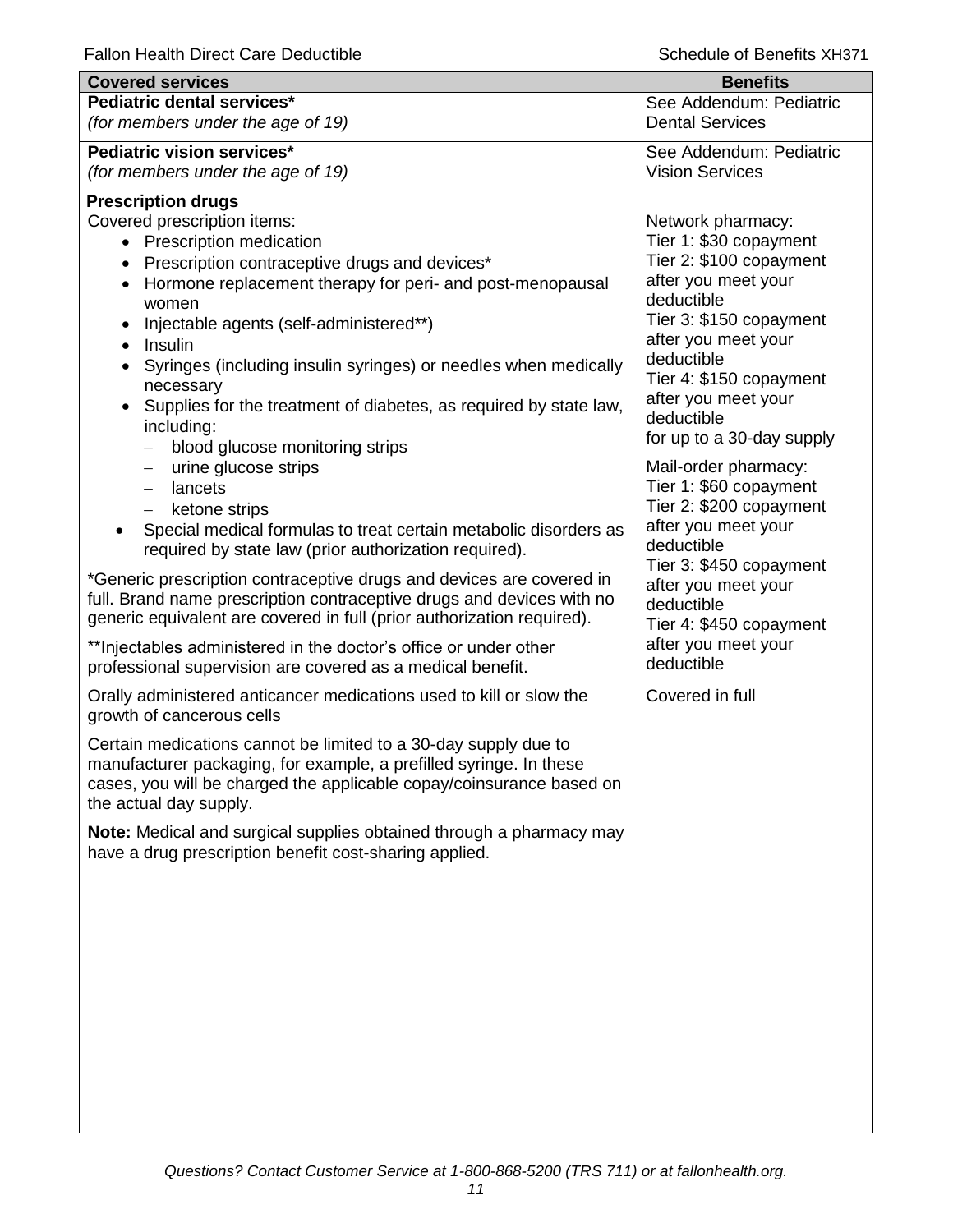| <b>Covered services</b> |                                                                                                                                                                                                                                                                                                                                                                                                                                                                                           | <b>Benefits</b> |
|-------------------------|-------------------------------------------------------------------------------------------------------------------------------------------------------------------------------------------------------------------------------------------------------------------------------------------------------------------------------------------------------------------------------------------------------------------------------------------------------------------------------------------|-----------------|
|                         | <b>Preventive care</b>                                                                                                                                                                                                                                                                                                                                                                                                                                                                    |                 |
|                         | 1. Routine physical exams for the prevention and detection of disease                                                                                                                                                                                                                                                                                                                                                                                                                     | Covered in full |
|                         | 2. Immunizations that are included on the formulary, that are for<br>covered medical benefits and that are ordered, supplied and<br>administered by a plan physician. If administered by a plan<br>specialist, you will generally need to obtain a referral to see the<br>specialist.                                                                                                                                                                                                     | Covered in full |
|                         | 3. A baseline mammogram for women age 35 to 40, and a yearly<br>mammogram for women age 40 and older                                                                                                                                                                                                                                                                                                                                                                                      | Covered in full |
|                         | 4. Routine gynecological care services, including an annual Pap<br>smear (cytological screening) and pelvic exam                                                                                                                                                                                                                                                                                                                                                                          | Covered in full |
| 5.                      | Routine eye exams, once in each 12-month period                                                                                                                                                                                                                                                                                                                                                                                                                                           | Covered in full |
| 6.                      | Hearing and vision screening                                                                                                                                                                                                                                                                                                                                                                                                                                                              | Covered in full |
|                         | 7. Well-child care and pediatric services, at least six times during the<br>child's first year after birth, at least three times during the next year,<br>then at least annually until the child's sixth birthday. This includes<br>the following services, as recommended by the physician and in<br>accordance with state law:<br>• physical examination<br>• history<br>measurements<br>• sensory screening<br>• neuropsychiatric evaluation<br>• development screening and assessment | Covered in full |
|                         | 8. Pediatric services including:<br>• appropriate immunizations<br>• hereditary and metabolic screening at birth<br>• newborn hearing screening test performed before the newborn<br>infant is discharged from the hospital or birthing center<br>• tuberculin tests, hematocrit, hemoglobin, and other appropriate<br>blood tests and urinalysis<br>lead screening                                                                                                                       | Covered in full |
| 9.                      | Female consultations, examinations, procedures, contraceptive<br>devices, and medical services related to the use of all contraceptive<br>methods*                                                                                                                                                                                                                                                                                                                                        | Covered in full |
|                         | 10. Tobacco counseling sessions with your primary physician or other<br>provider designed to create a plan to stop smoking.                                                                                                                                                                                                                                                                                                                                                               | Covered in full |
|                         | * Prescription contraceptive devices are covered under the prescription<br>drug benefit.                                                                                                                                                                                                                                                                                                                                                                                                  |                 |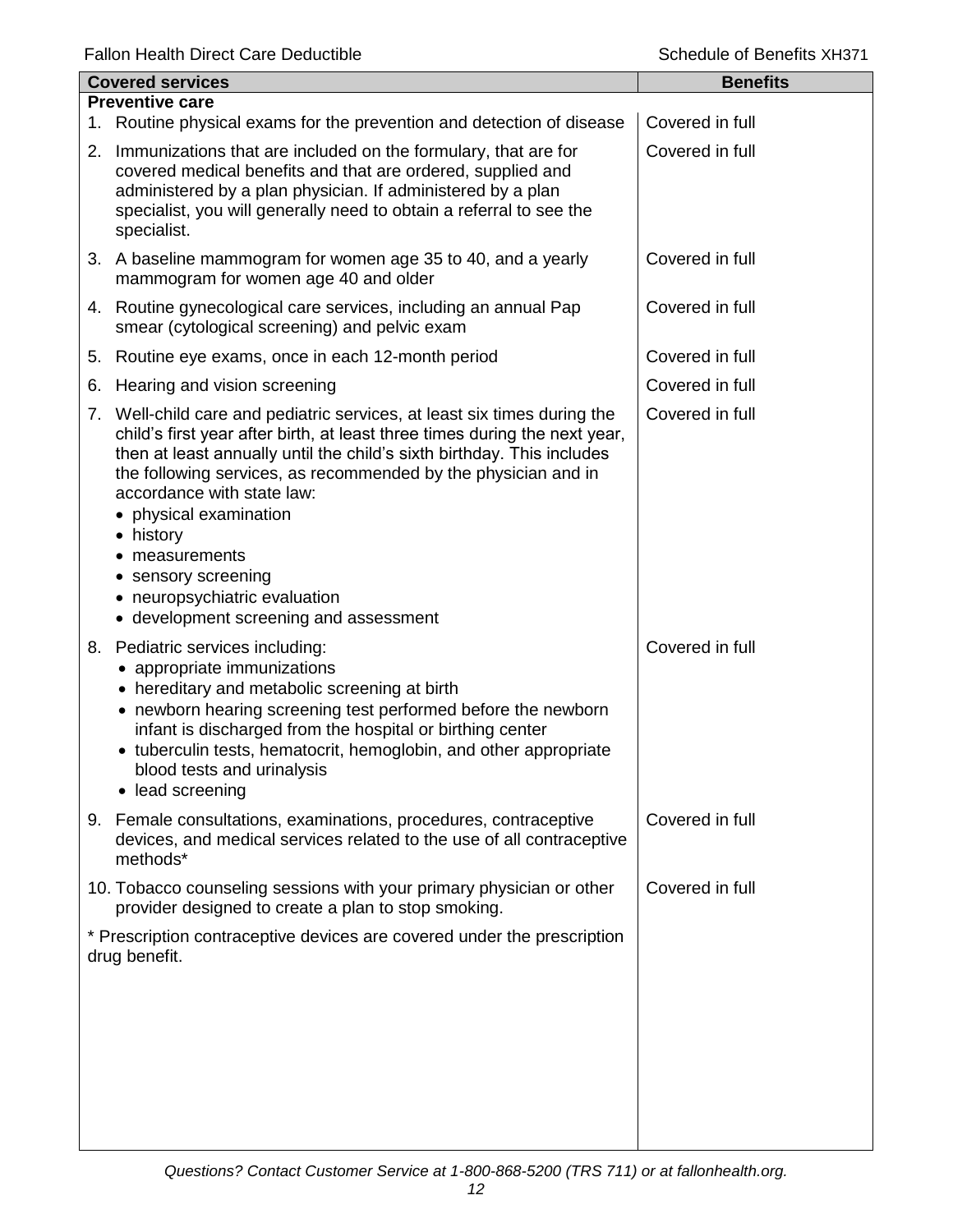| <b>Covered services</b>                                                                                                                                                                                                                                                                                                                                                                                                                                  | <b>Benefits</b>                                                      |
|----------------------------------------------------------------------------------------------------------------------------------------------------------------------------------------------------------------------------------------------------------------------------------------------------------------------------------------------------------------------------------------------------------------------------------------------------------|----------------------------------------------------------------------|
| <b>Reconstructive surgery</b><br>Referral and prior authorization required (unless provided by a Reliant<br>Medical Group specialist and you have a Reliant Medical Group PCP)<br>Inpatient hospital services including room and board in a<br>1.<br>semiprivate room and the services and supplies that would<br>ordinarily be furnished to you while you are an inpatient, including<br>Massachusetts mandated services for cleft lip and cleft palate | \$1,200 copayment per<br>admission after you meet<br>your deductible |
| <b>Rehabilitation and habilitation services</b><br>Referral required<br>1. Physical and occupational therapy services are covered for up to<br>60 visits combined per benefit period when medically necessary<br>with a PCP referral. After 60 combined physical and occupational<br>therapy visits, prior authorization based on medical necessity is<br>required for additional visits.                                                                | \$90 copayment per visit<br>after you meet your<br>deductible        |
| 2. Medically necessary services for the diagnosis and treatment of<br>speech, hearing and language disorders when services are<br>provided by a plan provider who is a speech-language pathologist<br>or audiologist; and at a plan facility or a plan provider's office with a<br>PCP referral. After 30 speech therapy visits, prior authorization<br>based on medical necessity is required for additional visits.                                    | \$90 copayment per visit<br>after you meet your<br>deductible        |
| 3. Cardiac rehabilitation services to treat cardiovascular disease in<br>accordance with state law and Department of Public Health<br>regulations                                                                                                                                                                                                                                                                                                        | \$90 copayment per visit<br>after you meet your<br>deductible        |
| 4. Medically necessary early intervention services delivered by a<br>certified early intervention specialist, according to operational<br>standards developed by the Department of Public Health, for<br>children from birth to their third birthday.                                                                                                                                                                                                    | Covered in full                                                      |
| 5. Pulmonary rehabilitation services for chronic obstructive pulmonary<br>disease (COPD) are covered for up to two one-hour sessions per<br>day, for up to 36 lifetime sessions.                                                                                                                                                                                                                                                                         | Covered in full after you<br>meet your deductible                    |
| <b>Skilled nursing facility services</b><br>Referral and prior authorization required<br>1. Inpatient hospital services, for up to 100 days per benefit period<br>provided criteria is met, including room and board in a semiprivate<br>room and the services and supplies that would ordinarily be<br>furnished to you while you are an inpatient                                                                                                      | \$1,200 copayment per<br>admission after you meet<br>your deductible |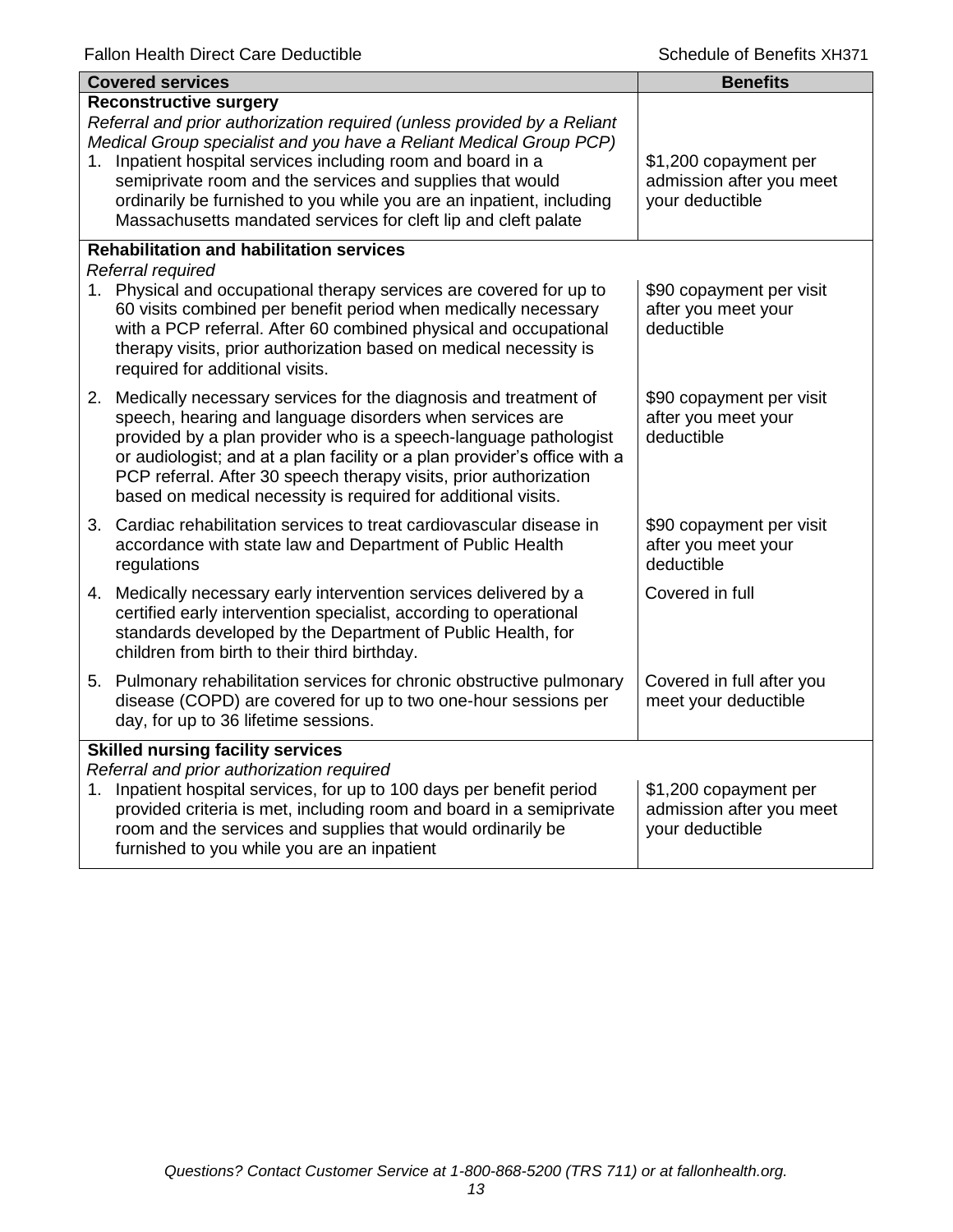# **Addendum Pediatric Dental Services**

# *This addendum is part of your Member* Handbook/Evidence of Coverage.

This addendum provides you with the cost-sharing that you are responsible for when you get covered pediatric dental care from a plan dentist for members under the age of 19. For a list of plan dentists, go to fallonhealth.org or call Customer Service at 1-800-868-5200 (TRS 711).

# **Preventive and Diagnostic Services**

|                                                                             | <b>Benefits</b> |
|-----------------------------------------------------------------------------|-----------------|
| <b>Preventive and Diagnostic Services</b>                                   |                 |
| Comprehensive Evaluation (once per lifetime per provider or location)<br>٠  |                 |
| Periodic Oral Exams (two per benefit period)<br>$\bullet$                   |                 |
| Limited oral evaluation (two per benefit period)<br>$\bullet$               |                 |
| Full mouth x-rays (once every 36 months per provider or location)           |                 |
| Panoramic x-rays (once every 36 months per provider or location)            |                 |
| Bitewing x-rays (two per benefit period)<br>$\bullet$                       | Covered in full |
| Single tooth x-rays (one per visit)                                         |                 |
| Teeth cleaning, including minor scaling procedures (two per benefit period) |                 |
| Fluoride Treatments (one per day per provider or location)                  |                 |
| Space maintainers                                                           |                 |
| Sealants (Please note: Sealants are not covered on previously restored      |                 |
| teeth) (Once every 36 months per provider or location)                      |                 |

# **Basic Covered Services**

|                                                                                                                                                                                                                                                                                                                                            | <b>Benefits</b> |
|--------------------------------------------------------------------------------------------------------------------------------------------------------------------------------------------------------------------------------------------------------------------------------------------------------------------------------------------|-----------------|
| <b>Basic Covered Services</b><br>Amalgam restorations (once per benefit period per tooth)<br>Composite resin restorations (once per benefit period per tooth)<br>Recement crowns/onlays<br>Rebase or reline dentures (once every 24 months)<br>Root canals on permanent teeth (once per lifetime per tooth)                                |                 |
| Prefabricated stainless steel crowns (once per lifetime per tooth)<br>Periodontal scaling and root planning (once every 36 months)<br>Simple extractions (once per lifetime per tooth, erupted or exposed root)<br>Surgical extractions (once per lifetime per tooth)<br>Vital pulpotomy<br>Apeicocectomy<br>Palliative care<br>Anesthesia | 25% coinsurance |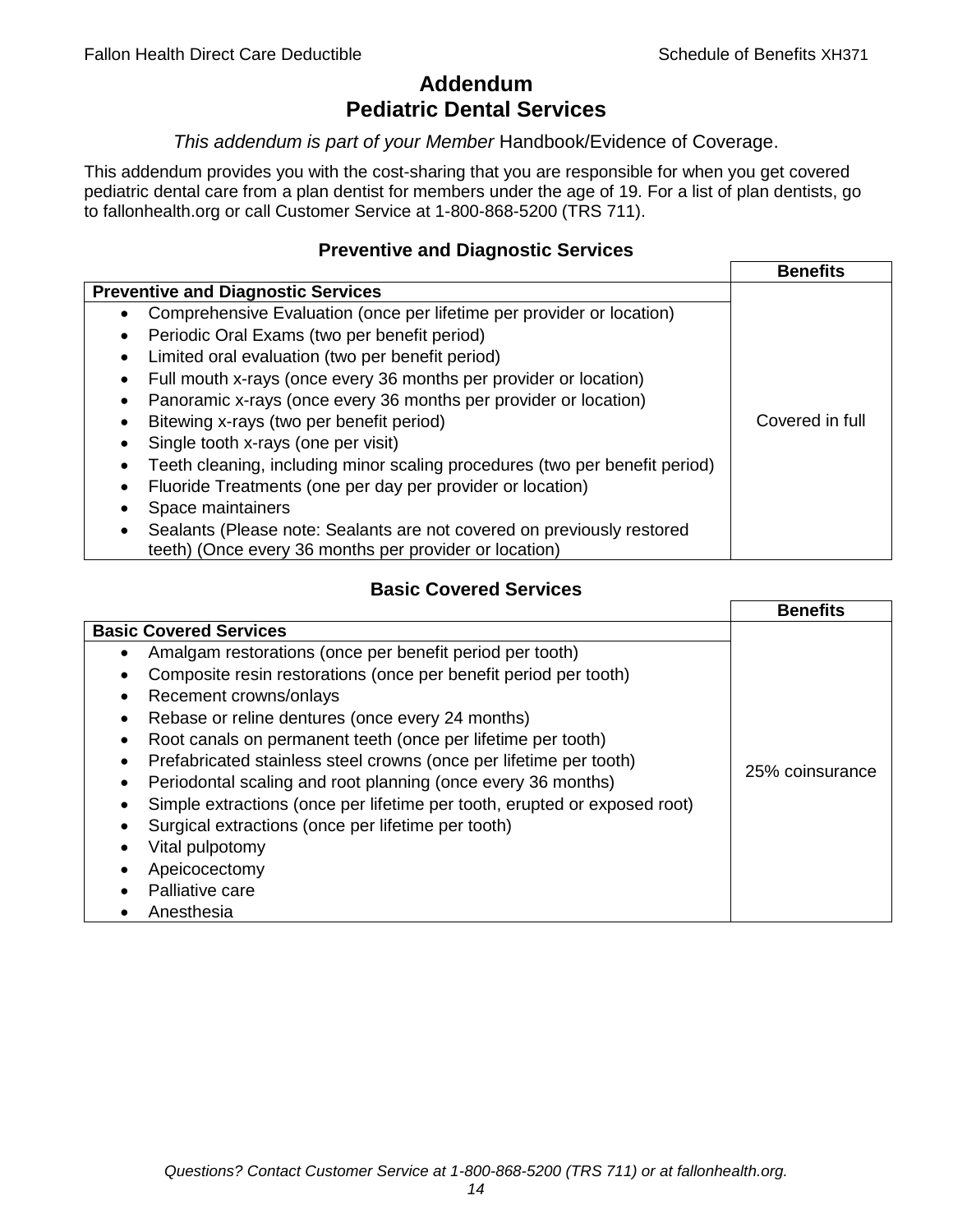# **Major Restorative Services**

|                                                                                       | <b>Benefits</b> |
|---------------------------------------------------------------------------------------|-----------------|
| <b>Major Restorative Services</b>                                                     |                 |
| Crown, resin (once every 60 months per tooth)<br>$\bullet$                            |                 |
| Porcelain/ceramic crowns (once every 60 months per tooth)                             | 50% coinsurance |
| Porcelain fused to metal/mobile/high noble crowns (once every 60 months<br>per tooth) |                 |
| Partial and complete dentures (once every 84 months)                                  |                 |

# **Orthodontia**

|                                                                                                                                                                                                                                                                        | <b>Benefits</b> |
|------------------------------------------------------------------------------------------------------------------------------------------------------------------------------------------------------------------------------------------------------------------------|-----------------|
| <b>Orthodontia</b>                                                                                                                                                                                                                                                     |                 |
| Coverage is provided for services under the following conditions: only when<br>medically necessary; patient must have severe and handicapping malocclusion as<br>defined by HLD index score of 28 and/or one or more auto qualifiers. Prior<br>authorization required. | 50% coinsurance |

# **Related exclusions**

1. Any service that is not listed in this addendum is not covered.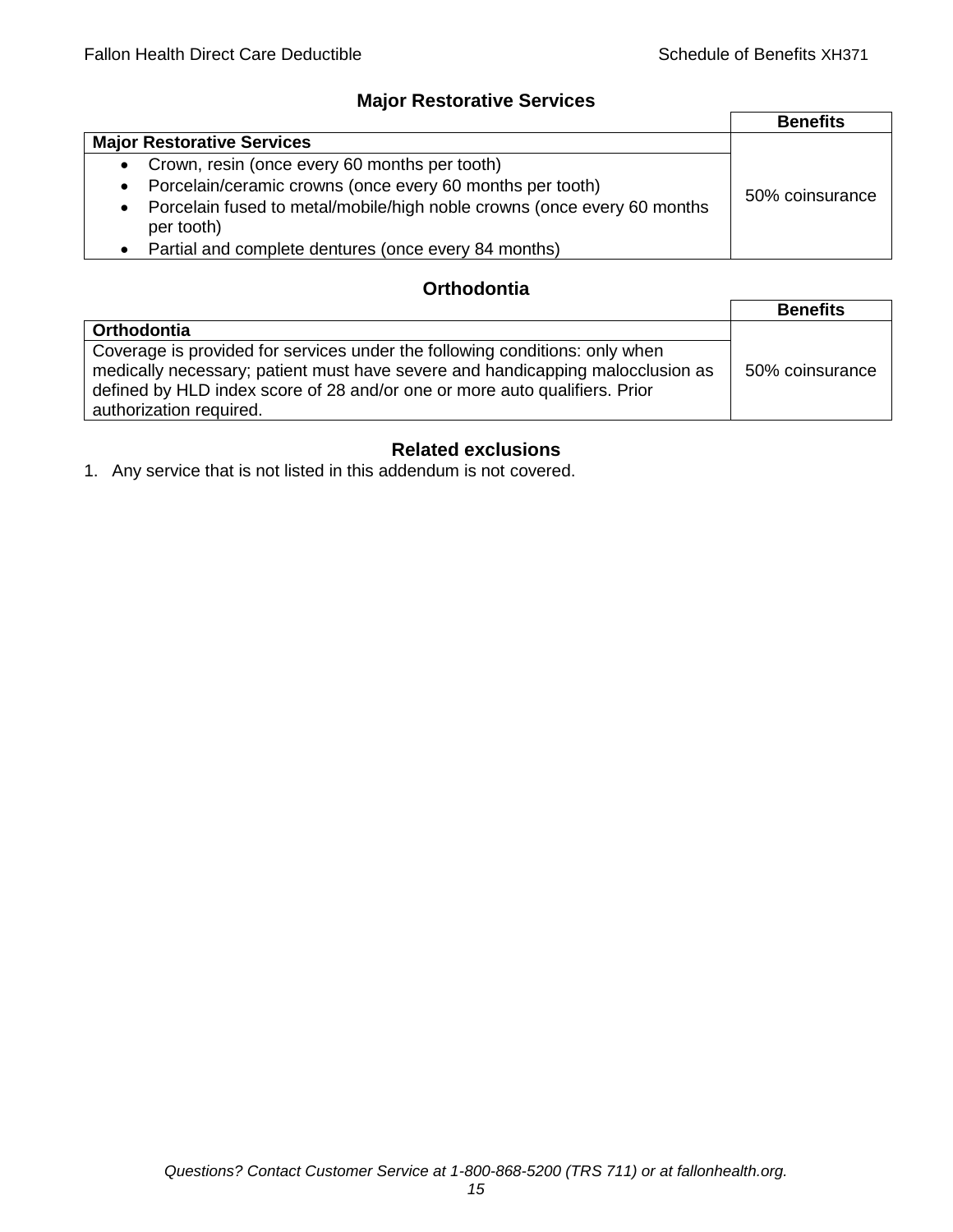# **Addendum Pediatric Vision Services**

# This addendum is part of your *Member Handbook/Evidence of Coverage*.

This addendum provides you with the cost-sharing that you are responsible for when you get covered pediatric vision care from a plan vision provider for members under the age of 19. For more information about your eye and vision care benefits, including a list of plan vision providers, go to fallonhealth.org or call Customer Service at 1-800-868-5200 (TRS 711).

| Service                                                 | Member cost                         |
|---------------------------------------------------------|-------------------------------------|
| Eye exam                                                |                                     |
| Exam with dilation as necessary, once per calendar year | \$0                                 |
| <b>Frames</b>                                           |                                     |
| One designated set, once per calendar year              | \$0                                 |
| Lenses:                                                 |                                     |
| <b>Standard lenses</b>                                  |                                     |
| Single vision                                           | \$0                                 |
| <b>Bifocal</b>                                          | \$0                                 |
| <b>Trifocal</b>                                         | \$0                                 |
| Lenticular                                              | \$0                                 |
| Progressive lenses                                      |                                     |
| Standard                                                | \$0                                 |
| Premium                                                 | \$0 for first \$120 of retail cost, |
|                                                         | 80% of any additional retail cost.  |
| Lens options                                            |                                     |
| Choice of plastic or glass lenses                       | \$0                                 |
| UV treatment                                            | \$0                                 |
| Tint – includes fashion and gradient tinting, and       | \$0                                 |
| oversized and glass-grey #3 prescription sunglass       |                                     |
| lenses                                                  |                                     |
| Standard plastic scratch coating                        | \$0                                 |
| Standard polycarbonate (kids)                           | \$0                                 |
| Plastic photosensitive lenses                           | \$0                                 |
| Other options:                                          |                                     |
| Intermediate vision lenses                              | \$0                                 |
| Standard anti-reflective                                | \$45                                |
| Photochromic plastic                                    | 80% of retail cost                  |
| <b>Blended segment lenses</b>                           | 80% of retail cost                  |
| <b>Polarized lenses</b>                                 | 80% of retail cost                  |
| Premium anti-reflective costing                         | 80% of retail cost                  |
| Ultra anti-reflective coating                           | 80% of retail cost                  |
| Hi-Index lenses                                         | 80% of retail cost                  |
| Other add-ons                                           | 80% of retail cost                  |
| Additional complete pairs of eyewear                    | 60% of retail                       |
|                                                         |                                     |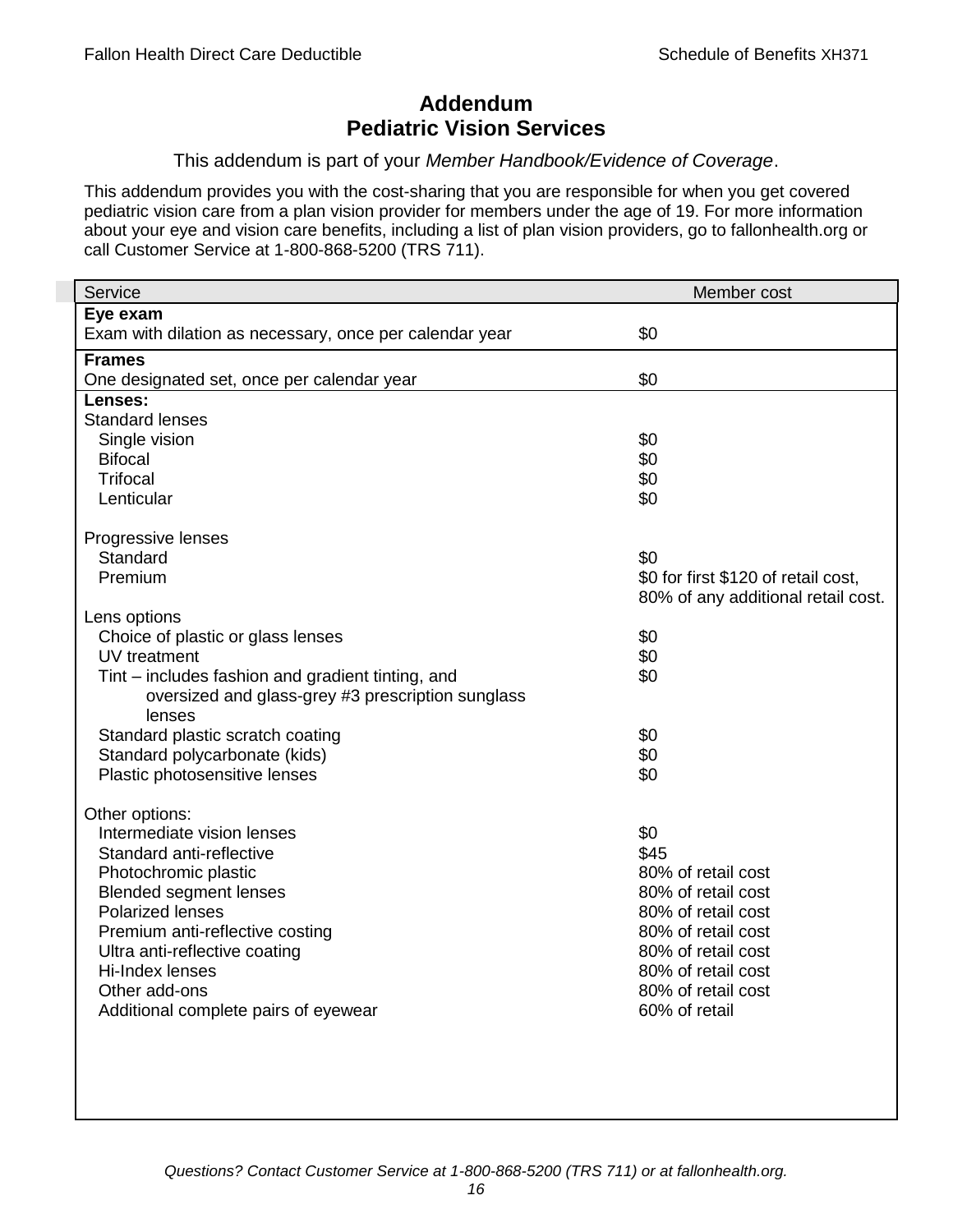| <b>Contact lenses</b><br>One pair of conventional contact lenses, in place of<br>eyeglass lenses                                                                                                                                                                                                                                  | \$0 for first \$150 of retail cost,<br>75% of any additional retail cost. |
|-----------------------------------------------------------------------------------------------------------------------------------------------------------------------------------------------------------------------------------------------------------------------------------------------------------------------------------|---------------------------------------------------------------------------|
| In place of a pair of conventional contact lenses, the<br>member may elect either of the following options:<br>Up to a 6 month supply of monthly or two-week<br>$\bullet$<br>single vision spherical or toric contact lenses<br>Up to a 3 month supply of daily disposable single<br>$\bullet$<br>vision spherical contact lenses |                                                                           |
| Standard contact lens fit and follow-up<br>Premium contact lens fit and follow-up<br>Additional conventional contact lenses                                                                                                                                                                                                       | Up to \$55<br>10% discount from retail price<br>85% of retail cost<br>\$0 |
| Medically necessary contact lenses, in place of other<br>eyewear                                                                                                                                                                                                                                                                  |                                                                           |
| Low vision services                                                                                                                                                                                                                                                                                                               | \$0                                                                       |
| •One comprehensive low vision evaluation, once<br>every five years, when medically necessary                                                                                                                                                                                                                                      | \$0                                                                       |
| • Follow-up care, four visits in any five year period,<br>when medically necessary<br>• Low vision aids, such as high-power spectacles,<br>magnifiers, and telescopes, once every 24<br>months, when medically necessary                                                                                                          | 25% of retail cost                                                        |
| Additional discounts on vision items are available; see<br>a plan provider or contact the plan for details.                                                                                                                                                                                                                       |                                                                           |

# **Related exclusions**

- 1. Orthoptic or vision training, subnormal vision aids and any associated supplemental testing; Aniseikonic lenses.
- 2. Medical and/or surgical treatment of the eye, eyes or supporting structures.
- 3. Any eye or vision examination, or any corrective eyewear required by a policyholder as a condition of employment; Safety eyewear.
- 4. Services provided as a result of any Workers' Compensation law, or similar legislation, or required by any governmental agency or program whether federal, state or subdivisions thereof.
- 5. Non-prescription lenses and/or contact lenses.
- 6. Non-prescription sunglasses.
- 7. Two pair of glasses in lieu of bifocals.
- 8. Services rendered after the date an insured person ceases to be covered under the policy, except when vision materials ordered before coverage ended are delivered, and the services rendered to the insured person are within 31 days from the date of such order.
- 9. Services or materials provided by any other group benefit plan providing vision care.
- 10. Lost or broken lenses, frames, glasses, or contact lenses will not be replaced except in the next benefit period when vision materials would become available.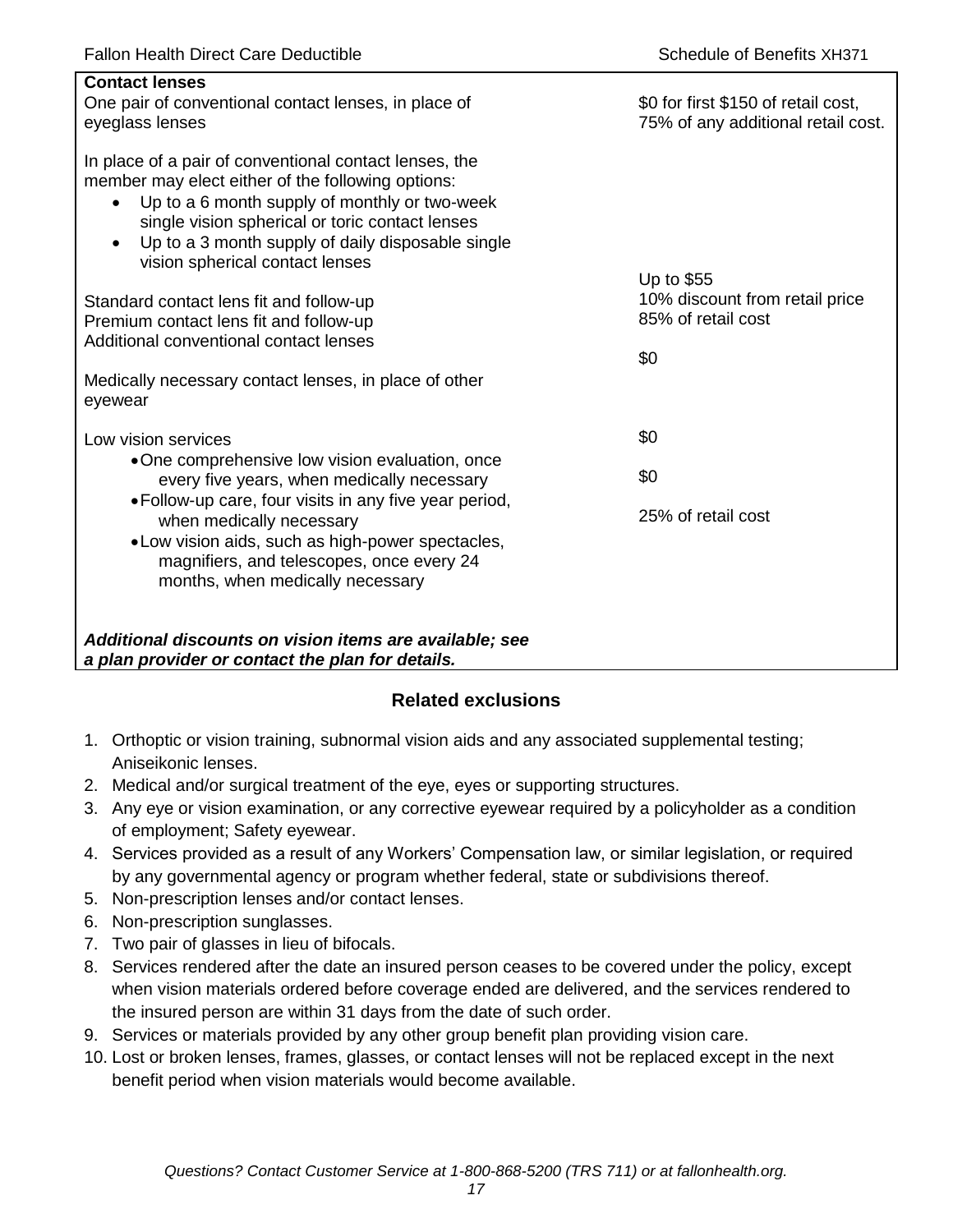# Notice of nondiscrimination

Fallon Health complies with applicable Federal civil rights laws and does not discriminate on the basis of race, color, national origin, age, disability or sex. Fallon does not exclude people or treat them differently because of race, color, national origin, age, disability or sex.

Fallon Health:

- Provides free aids and services to people with disabilities to communicate effectively with us, such as:
	- o Qualified sign language interpreters
	- $\circ$  Written information in other formats (large print, audio, accessible electronic formats, other formats)
- Provides free language services to people whose primary language is not English, such as:
	- o Qualified interpreters
	- o Information written in other languages

If you need these services, contact Customer Service at the phone number on the back of your member ID card, or by email at cs@fallonhealth.org.

If you believe that Fallon Health has failed to provide these services or discriminated in another way on the basis of race, color, national origin, age, disability or sex, you can file a grievance with:

Compliance Director Fallon Health 10 Chestnut St. Worcester, MA 01608

Phone: 1-508-368-9988 (TRS 711) Email: compliance@fallonhealth.org

You can file a grievance in person or by mail, fax or email. If you need help filing a grievance, the Compliance Director is available to help you.

You can also file a civil rights complaint with the U.S. Department of Health and Human Services, Office for Civil Rights, electronically through the Office for Civil Rights Complaint Portal, available at https://ocrportal.hhs.gov/ocr/portal/lobby.jsf, or by mail or phone at:

U.S. Department of Health and Human Services 200 Independence Avenue SW., Room 509F, HHH Building Washington, D.C., 20201

Phone: 1-800-368-1019 (TDD: 1-800-537-7697)

Complaint forms are available at http://www.hhs.gov/ocr/office/file/index.html.

16-735-009 Rev. 01 4/17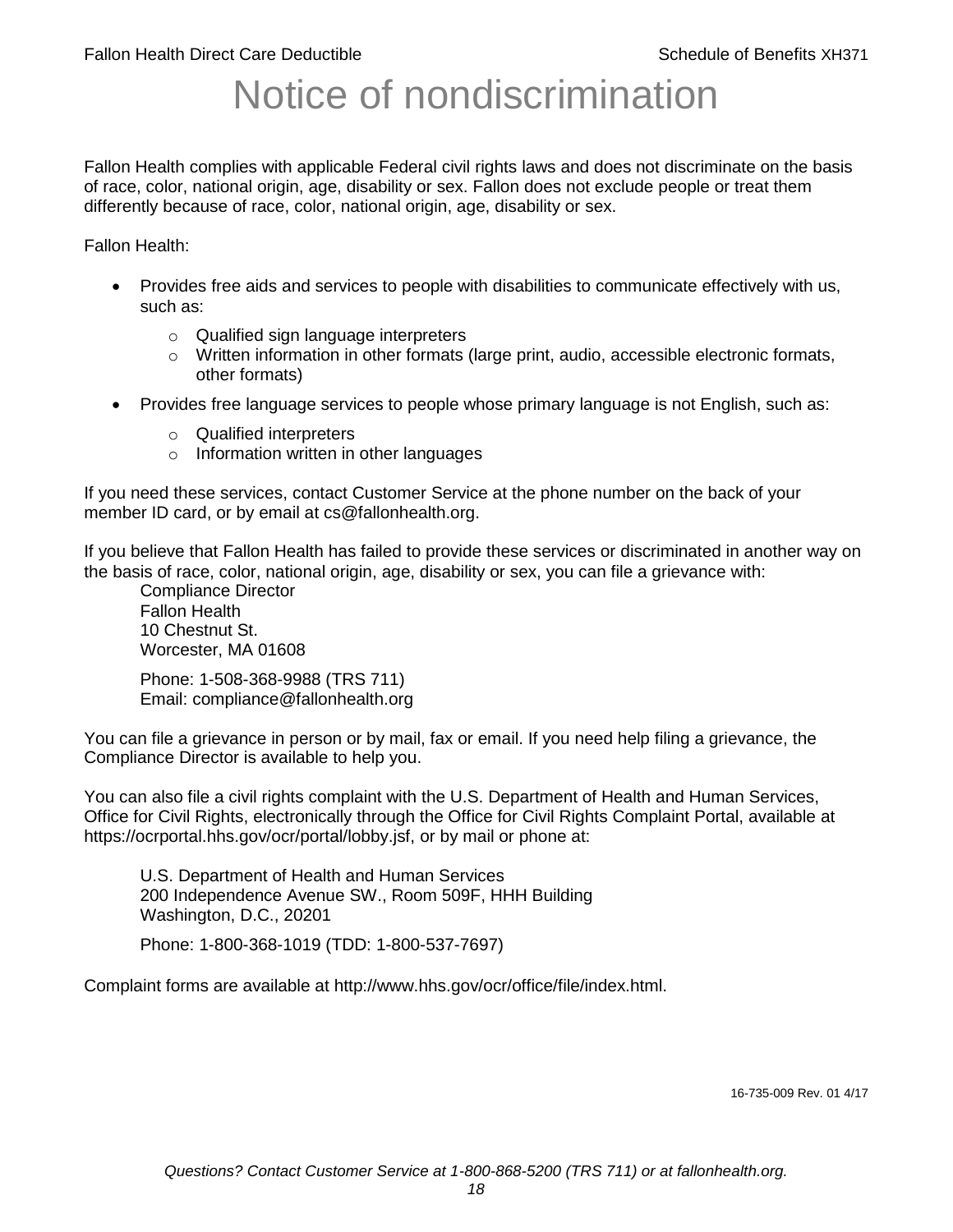# Important!

If you, or someone you're helping, has questions about Fallon Health, you have the right to get help and information in your language at no cost. To talk to an interpreter, call 1-800-868-5200.

#### **Spanish:**

Si usted, o alguien a quien usted está ayudando, tiene preguntas acerca de Fallon Health, tiene derecho a obtener ayuda e información en su idioma sin costo alguno. Para hablar con un intérprete, llame al 1-800-868-5200.

#### **Portuguese:**

Se você, ou alguém a quem você está ajudando, tem perguntas sobre o Fallon Health, você tem o direito de obter ajuda e informação em seu idioma e sem custos. Para falar com um intérprete, ligue para 1-800-868-5200.

#### **Chinese:**

如果您,或是您正在協助的對象,有關於[插入項目的名稱 Fallon Health 方面的問題, 您有權利免費以您的母語得到幫助和訊息。洽詢一位翻譯員, 請撥電話 [在此插入數字 1-800-868-5200.

#### **Haitian Creole:**

Si oumenm oswa yon moun w ap ede gen kesyon konsènan Fallon Health, se dwa w pou resevwa asistans ak enfòmasyon nan lang ou pale a, san ou pa gen pou peye pou sa. Pou pale avèk yon entèprèt, rele nan 1-800-868-5200.

#### **Vietnamese:**

Nếu quý vị, hay người mà quý vị đang giúp đỡ, có câu hỏi về Fallon Health, quý vị sẽ có quyền được giúp và có thêm thông tin bằng ngôn ngữ của mình miễn phí. Để nói chuyện với một thông dịch viên, xin gọi 1-800-868-5200.

#### **Russian:**

Если у вас или лица, которому вы помогаете, имеются вопросы по поводу Fallon Health, то вы имеете право на бесплатное получение помощи и информации на вашем языке. Для разговора с переводчиком позвоните по телефону 1-800-868-5200.

#### **Arabic:**

إن كان لديك أو لدى شخص تساعده أسئلة بخصوص Health Fallon، فلديك الحق في الحصول على المساعدة والمعلومات الضرورية بلغتك من دون اية تكلفة .للتحدث مع مترجم اتصل ب .1-800-868-5200

#### **Khmer/Cambodian:**

ប្រសិនបរើអ្នក ឬនរណាម្ននក់ដែលអ្នកកំពុងដែជយ ម្ននសំណួរអ្៎ពី Fallon Health រប, អ្នកម្ននសិេធិេ្រុលជំនួយនិងព័ែ៌ម្នន បៅកនុងភាសា ររស់អ្នក រោយម្ិនអ្ស់រ្ំ ក់ ។ ដររំម្ រនី ិយាយជាម្ួយអ្នក កែប្រ សូ ម្ 1-800-868-5200 ។